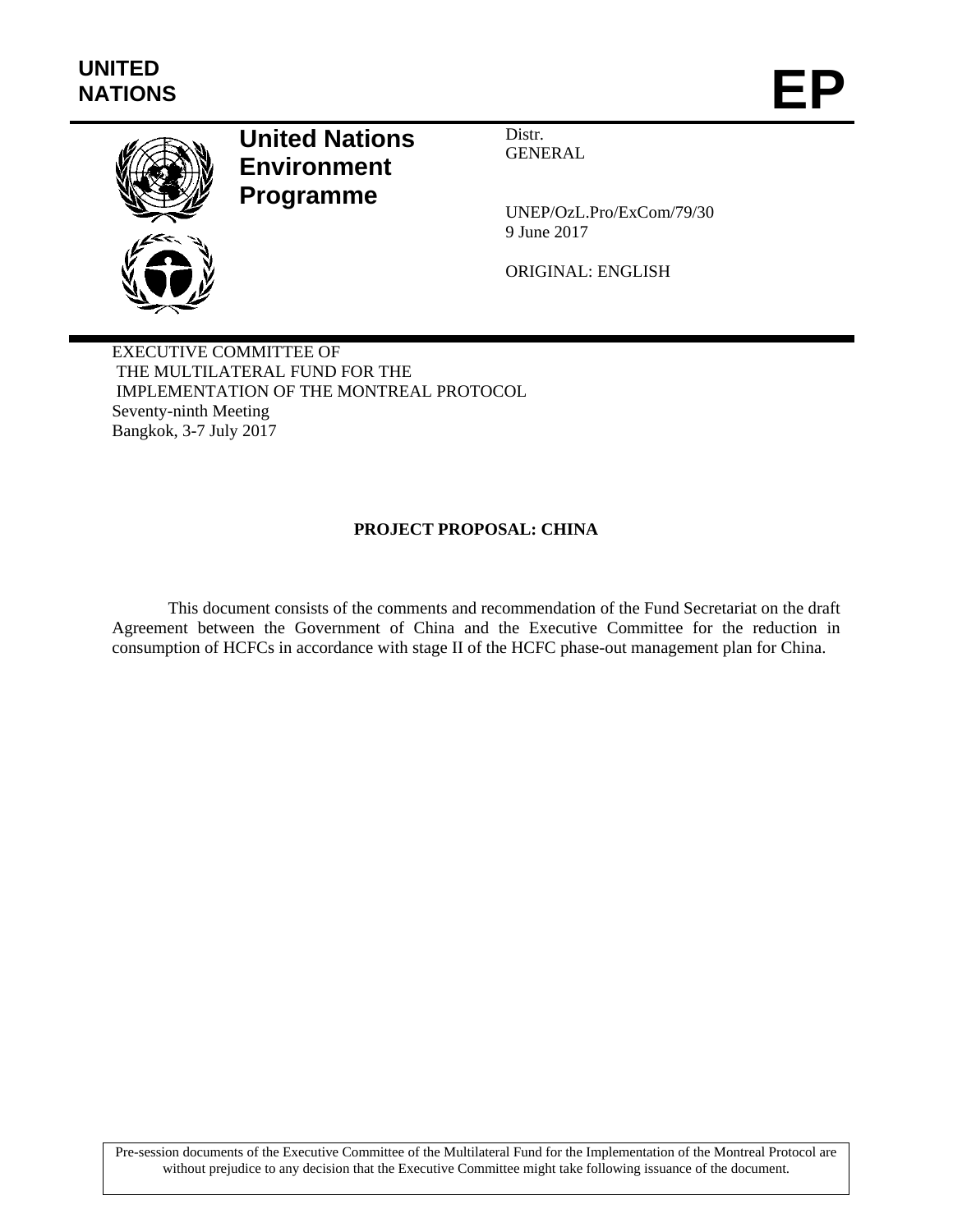# **PROJECT DESCRIPTION**

# **Background**

1. At the  $76<sup>th</sup>$  meeting, the Executive Committee considered the overarching strategy for stage II of the HCFC phase-out management plan (HPMP) for China and the accompanying plans for the extruded polystyrene (XPS) foam, polyurethane (PU) foam, industrial and commercial refrigeration and air-conditioning (ICR), room air-conditioning manufacturing and heat pump water heaters (RAC), solvent, and refrigeration and air-conditioning servicing (including the enabling programme component) sectors. Following the discussion, the Executive Committee decided *inter alia* to approve, in principle, the solvent sector plan and the refrigeration and air-conditioning servicing sector plan of stage II of the HPMP for China, and to consider the remaining sector plans and other outstanding issues for stage II of the HPMP for China at its  $77<sup>th</sup>$  meeting.<sup>1</sup>

2. At the  $77<sup>th</sup>$  meeting, the Executive Committee continued its deliberations on stage II of the HPMP for China and subsequently decided *inter-alia*:

- (a) To approve, in principle, stage II of the HPMP for China for the period 2016 to 2026 to reduce HCFC consumption by 37.6 per cent of the baseline by 2020 and to achieve the total phase-out of HCFCs in PU foam, XPS foam and the solvent sectors by 2026, in the amount of US \$500,100,000, plus agency support costs to be determined at a future meeting, for UNDP, United Nations Environment Programme, UNIDO, the World Bank, the Government of Germany, the Government of Italy and the Government of Japan; and noting that the national HCFC consumption target, as well as the targets for the ICR sector and the RAC sector for the period 2021 to 2026 would be determined when stage III of the HPMP was submitted;
- (b) To note:
	- (i) That the Agreement between the Government of China and the Executive Committee would be considered at the  $79<sup>th</sup>$  meeting and should include in Appendix 4-A (Format of Tranche Implementation Reports and Plans) the amount of co-funding provided by China for the HCFC reductions;
	- (ii) That the tonnage of HCFCs eligible and non-eligible for funding to be deducted from the remaining consumption eligible for funding would be as stipulated in document UNEP/OzL.Pro/ExCom/76/25;
	- (iii) That any interest accrued by the Government of China in the implementation of each of the sector plans of stage II of the HPMP would be reported annually and that the Treasurer would be requested to offset such interest against future transfers to the relevant implementing agency, in line with decision 69/24;
	- (iv) That any remaining funds would be returned in line with paragraph 7(f) of the template Agreement for stage II of HPMPs (Annex XIX to document UNEP/OzL.Pro/ExCom/76/66); and
	- (v) The maximum allowable consumption and tranche funding values would be as reflected in an agreed table included in the decision 77/49.

-

<sup>&</sup>lt;sup>1</sup> Decision 76/43.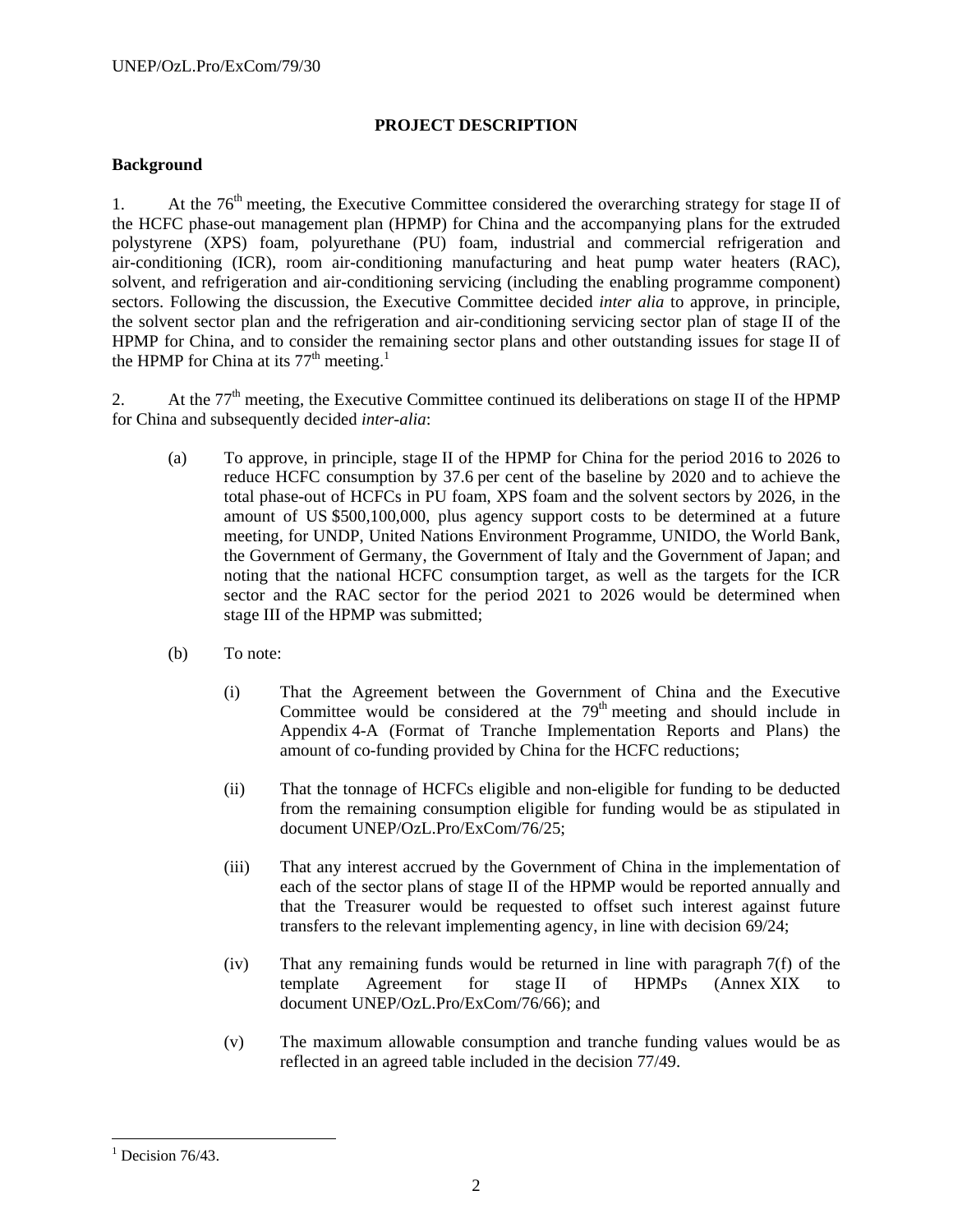3. The Executive Committee also approved funding and the associated agency support costs for the first tranche of each of the six sector plans.

# **Draft Agreement for stage II of the HPMP for China**

4. In response to decision 77/49(b)(i), the Secretariat prepared the draft Agreement for stage II of the HPMP for China contained in Annex I to the present document, using the template for draft Agreements for stage II of HPMPs approved at the  $76<sup>th</sup>$  meeting.<sup>2</sup>

5. Given that stage II of the HPMP for China addresses six sector plans, each one with a sector lead implementing agency and several cooperating implementing agencies (in addition to the lead implementing agency of the overall HPMP), the following adjustments were made to the template for draft Agreements:

- (a) All implementation modalities that were established for stage I of the HPMP were maintained including sector verifications (paragraph  $5(c)$ ), monitoring requirements (paragraph 6), flexibility clause (paragraph  $7(a)(iv)$ ), and responsibilities of the agencies (Appendices 6-A to 6-D)). For reference, these modification are shown in **bold text**;
- (b) The conditions contained in decision 77/49 on the approval in principle of stage II of the HPMP (e.g., duration, consumption targets and implementing agencies) had been included in the draft Agreement, as well as the following additions which are shown in *italic text*:
	- (i) The role of the sector lead implementing agency given that each sector plan has its own tranche implementation reports and plans which are submitted by the sector lead implementing agency;
	- (ii) The minimum requirements for sector verifications in Appendix 4-A (based on the experience gained during implementation of stage I of the HPMP);
	- (iii) A penalty for non-compliance with sector consumption targets in Appendix 7-A, in addition to the penalty for non-compliance with the national consumption target; and
	- (iv) Conditions related to specific sectors in Appendix 8-A; and
- (c) The independent verification report in Appendix 4-A, paragraph 1(b) will address only the consumption and not the Plan results, similar to stage I of the Agreement between the Government of China and the Executive Committee.

# Agency support costs

6. When stage II of the HPMP for China was approved, in principle, at its  $77<sup>th</sup>$  meeting, the Executive Committee decided that the agency support costs would be determined at a future meeting. Therefore, for all bilateral and implementing agencies involved in the implementation of stage II of the HPMP, no agency support costs have been determined beyond those of the first tranche. The funding request for the second tranche is scheduled for the  $80<sup>th</sup>$  meeting, and its approval would require specific arrangements should no agreement on the agency support costs for stage II of the HPMP for China have been reached.

 $\frac{1}{2}$  Annex XIX of the Report of the 76<sup>th</sup> meeting (UNEP/OzL.Pro/ExCom/76/66).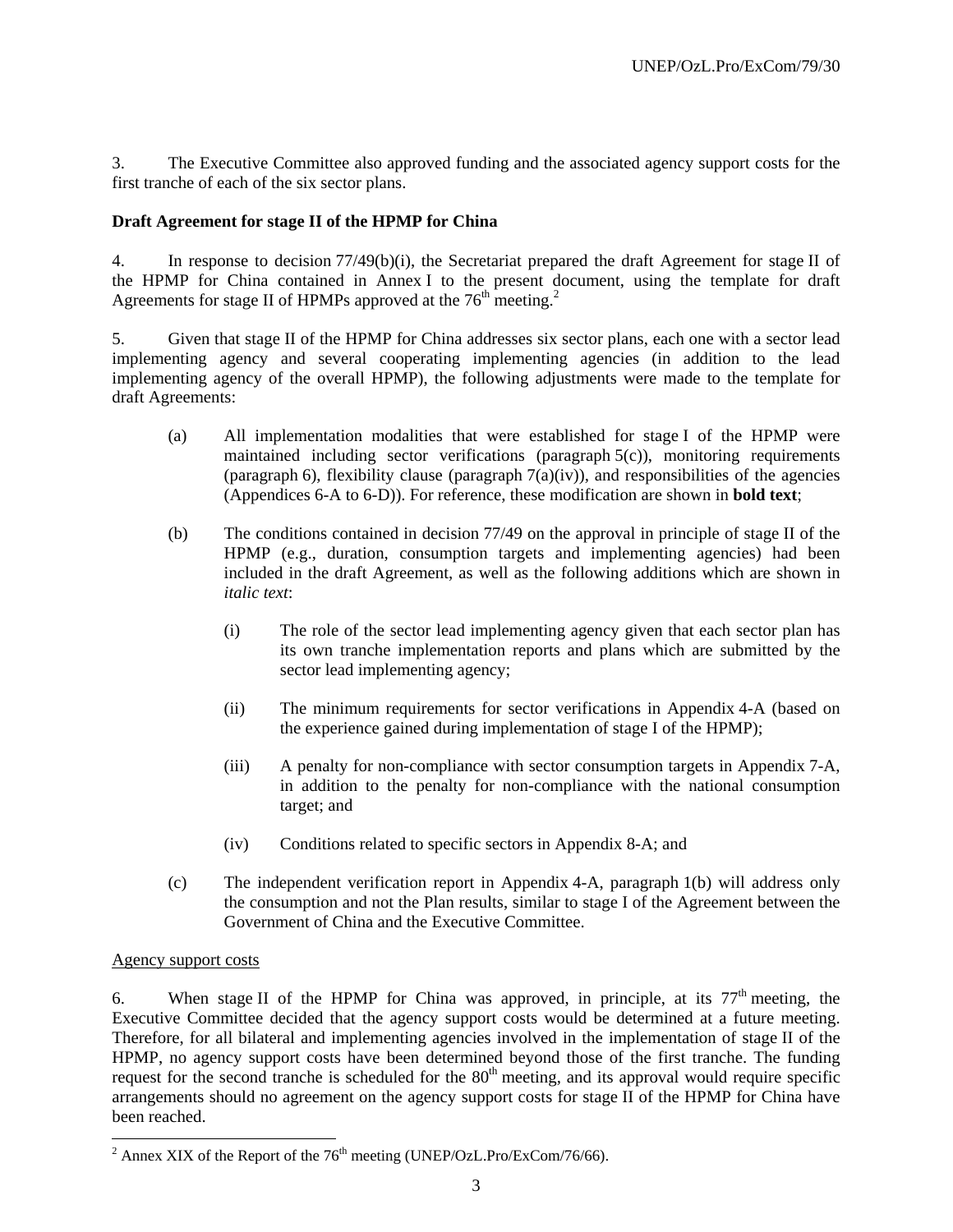# **Paragraphs to be considered by the Executive Committee**

7. The Government of China and the relevant bilateral and implementing agencies provided comments, through UNDP (as the lead implementing agency of the overall stage II), to the draft Agreement prepared by the Secretariat. Upon discussions between the Secretariat and UNDP, consensus was reached for most of the issues. There is a common understanding that stage II would be addressed in the same manner as stage I, which has proven effective for all parties involved.

8. The comments that would require the views of the Executive Committee are summarized below and marked in square brackets in the draft Agreement:

- (a) Paragraphs 5 and 7(a): The Secretariat had suggested a 12-week submission deadline for all sector plan tranche requests; however, UNDP suggested to maintain the submission dates of stage I, namely, 8-week for tranches below US \$5 million and 12-week for tranches above US \$5 million; and
- (b) Appendix 7-A, paragraph 1: UNDP suggested deleting any reference to each sector level consumption in the penalty clause and limit it only to the national consumption, similar to the Agreement for stage I.

9. With regard to Appendix 2-A, subsequent to the approval in principle of stage II and further to a comprehensive evaluation of the activities and timeframe of implementation, the Government of China has proposed an alternative tranche distribution among sector plans, reflecting the actual funding requirements to ensure smooth implementation, noting that the total value of each tranche has not been modified. For reference, the sector tranche distribution used as reference for decision 77/49 and the revised distribution are included in Annex II to the present document.

10. UNDP also indicated that while the levels of the agency support costs are still pending, the implementing agencies strongly recommend that they be maintained at the same levels as in stage I of the HPMP, given the increased level of complexity in the implementation of stage II and the larger number of small and medium-sized enterprises involved, which will require additional efforts due to their limited management and technical capacities. The implementing agencies indicated that any change in agency support costs would have a significant negative impact in implementation.

# **Secretariat's comments**

11. Upon review of the feedback provided by the Government of China and further discussion with UNDP, the Secretariat's comments on the two issues are presented below:

(a) On the 12-week submission deadline proposed for all sector plan tranche requests of stage II of the HPMP (paragraphs 5 and 7 (a)), the Secretariat notes that although some sector tranches are below US \$5 million, they are part of consolidated annual tranches with values between US \$30 million and US \$69 million. The experience under stage I has been that the analysis of all progress reports and tranche requests associated to the HPMP for China require additional time and effort; in addition to the individual technical assessment and discussion with the sector lead implementing agency, the review of all the information and comments from all the sectors can only be consolidated into the project document for submission to the Executive Committee once these discussions have been completed. For these reasons and to allow the completion of the project document on time, the Secretariat considers that all sector plans associated with stage II of the HPMP, irrespective of their funding level, should have a 12-week submission deadline; and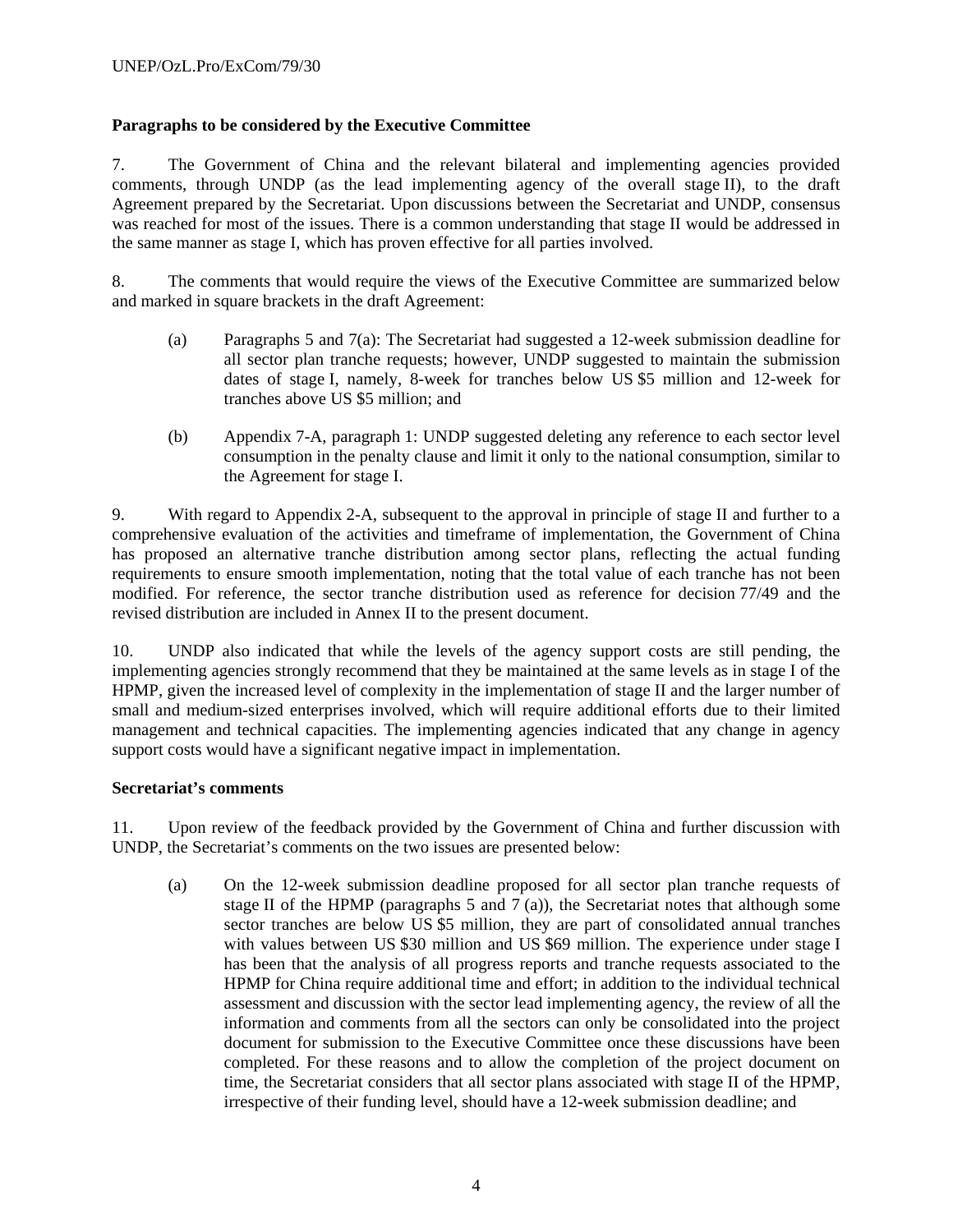(b) On the penalty clause (Appendix 7-A), following the performance-based agreement principle, the Secretariat has proposed to extend the penalty clause to compliance with the specific sector consumption targets included in Appendix 2-A (rows 1.3.1, 1.3.2, 1.3.3, 1.3.4 and 1.3.5), noting that the Agreement for stage I limited the penalty clause to row 1.2 (national maximum allowable consumption). This situation is unique for China, where each sector plan is implemented independently and has its own maximum allowable levels of consumption and phase-out. This proposal is intended to cover a possible scenario where the maximum allowable consumption for one sector is exceeded but the national maximum allowable consumption is not exceeded.

UNDP indicated that, as the sector consumption cannot be verified, it is not possible to determine in an independent manner if there is compliance with the maximum allowable sector consumption, as is the case for national consumption. This is the reason why the independent verification per sector was based on the verification of a random sample of at least five per cent of the manufacturing lines which had completed their conversion in the year to be verified, on the understanding that the total aggregated HCFC consumption of the random sample of the manufacturing lines represents at least 10 per cent of the sector consumption phased out in that year. The Secretariat agrees that the sector consumption cannot be independently verified, but does not consider such independent verification to be required for the inclusion of the sector targets in the penalty clause of the Agreement given the independent verification of the national consumption and the sector consumption figures provided annually by the Government of China as part of the progress report and tranche request. Most of the information is also contained in the Country Programme (CP) implementation report, except the breakdown between the ICR and RAC sectors. On this basis, the Secretariat is of the view that compliance with the maximum allowable consumption per sector could be assessed using as reference the CP implementation report and the annual sector consumption figures provided by the Government of China along with the submission of the progress report and tranche request.

12. Regarding the changes in tranche distribution among sectors (Appendix 2-A), the Secretariat considers that the proposed revision could contribute to the smooth implementation of the activities in each sector. These modifications have already been included in the draft Agreement.

13. With regard to the level of the agency support costs for stage II, the Secretariat notes the comments from the Government of China, through UNDP, to maintain the agency support costs at the same level as stage I. The Secretariat also notes that the Executive Committee will consider a document on the Review of the administrative cost regime and its core unit funding budget (decision  $75/69(b)$ )<sup>3</sup> submitted to the  $79<sup>th</sup>$  meeting. Noting the relevance of stage II of the HPMP for China to the work of the Multilateral Fund in the coming years, the Executive Committee may wish to consider the agency support costs to be agreed under stage II of the HPMP for China in the context of its broader discussion on the administrative cost regime.

<sup>-</sup>3 UNEP/OzL.Pro/ExCom/79/43.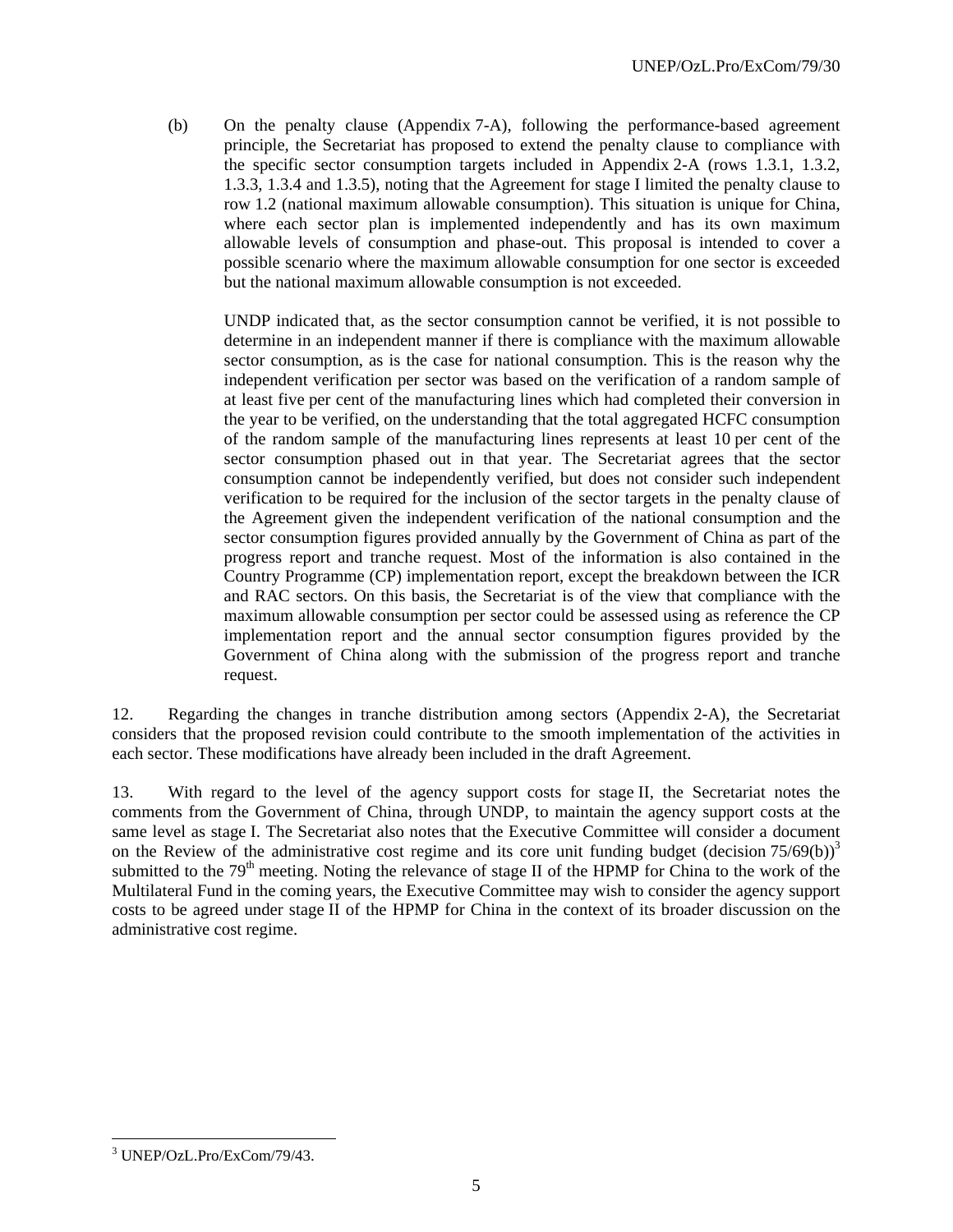# **Secretariat's recommendation**

- 14. The Executive Committee may wish to consider:
	- (a) Approving the draft Agreement between the Government of China and the Executive Committee for the implementation of stage II of the HCFC phase-out management plan contained in Annex I, in light of the Secretariat's comments provided above, in particular:
		- (i) Whether or not to extend the penalty clause to non-compliance with the sector consumption targets in Appendix 7-A;
		- (ii) The level of agency support costs for the second and subsequent tranches of stage II of the HPMP; and
	- (b) Requesting all bilateral and implementing agencies to submit tranche requests associated with stage II of the HPMP for China 12 weeks in advance to the Executive Committee meeting, irrespective of their level of funding.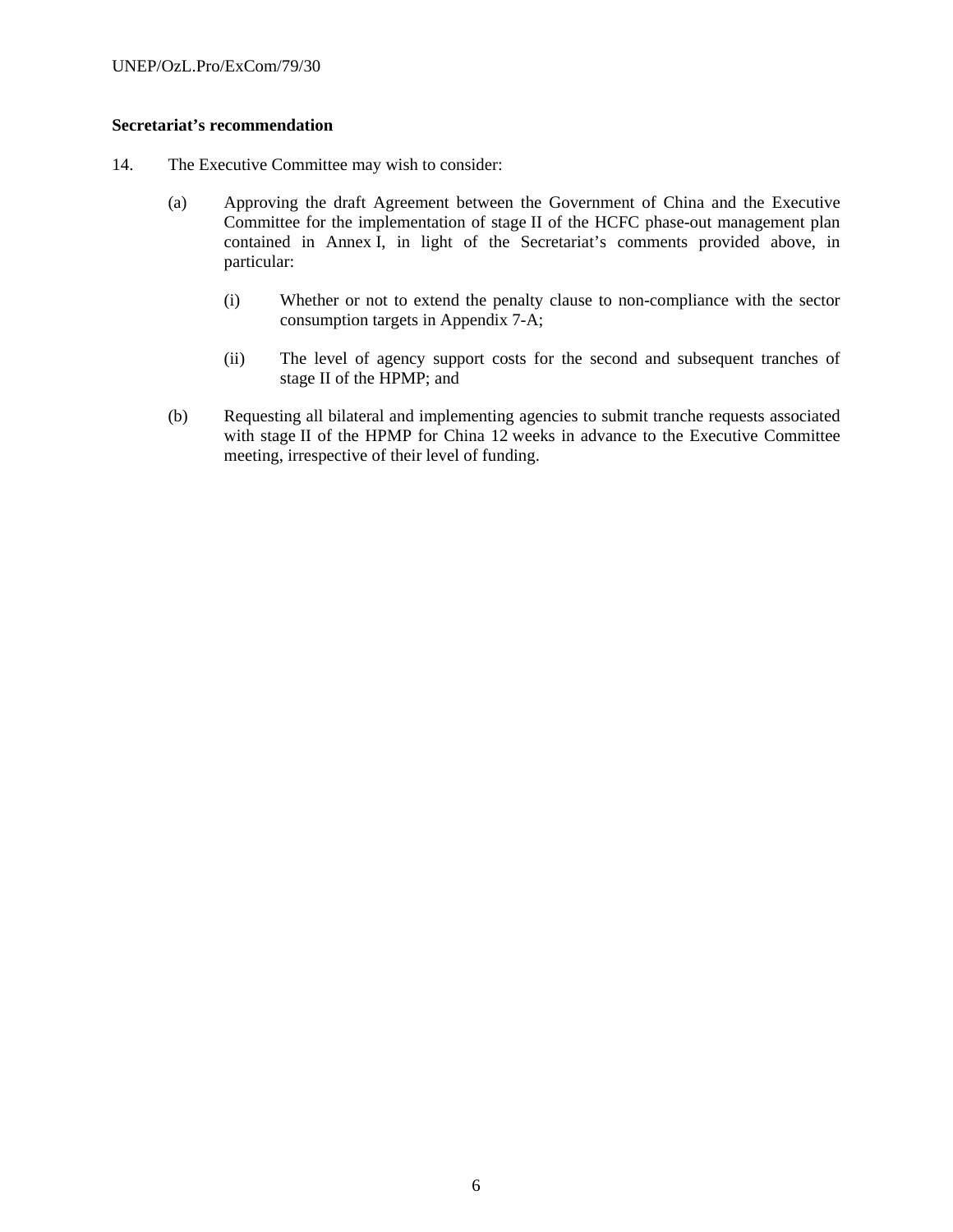# **Annex I**

**Text in bold:** Text from the stage I Agreement added to the template to ensure that the same agreed implementation approach used in stage I is being followed in stage II

*Text highlighted in italics***:** New text added to the template to reflect specific features of stage II of the HPMP for China

[Text in square brackets]: comments that would require the views of the Executive Committee

# **DRAFT AGREEMENT BETWEEN THE GOVERNMENT OF CHINA AND THE EXECUTIVE COMMITTEE OF THE MULTILATERAL FUND FOR THE REDUCTION IN CONSUMPTION OF HYDROCHLOROFLUOROCARBONS IN ACCORDANCE WITH STAGE II OF THE HCFC PHASE-OUT MANAGEMENT PLAN**

# **Purpose**

1. This Agreement represents the understanding of the Government of China (the "Country") and the Executive Committee with respect to the reduction of controlled use of the ozone-depleting substances (ODS) set out in Appendix 1-A ("The Substances") to a sustained level of *11,772* ODP tonnes by *1 January 2020* in compliance with Montreal Protocol schedule*, including the total phase-out of HCFCs in the extruded polystyrene (XPS) foam, polyurethane (PU) foam, and solvent sectors by 2026, and noting that the national HCFC consumption target, as well as the targets for the industrial and commercial refrigeration and air conditioning (ICR) sector and the room air-conditioning manufacturing and heat pump water heaters (HPWH) (RAC) sector for the period 2021 to 2026 would be determined when stage III of the HCFC phase-out management plan (HPMP) is submitted.*

2. The Country agrees to meet the annual consumption limits of the Substances as set out in row 1.2 of Appendix 2-A ("The Targets, and Funding") in this Agreement as well as in the Montreal Protocol reduction schedule for all Substances mentioned in Appendix 1-A. The Country accepts that, by its acceptance of this Agreement and performance by the Executive Committee of its funding obligations described in paragraph 3, it is precluded from applying for or receiving further funding from the Multilateral Fund in respect to any consumption of the Substances that exceeds the level defined in row 1.2 of Appendix 2-A as the final reduction step under this Agreement for all of the Substances specified in Appendix 1-A, and in respect to any consumption of each of the Substances that exceeds the level defined in rows 4.1.3, 4.2.3, 4.3.3, 4.4.3, 4.5.3, and 4.6.3 (remaining consumption eligible for funding).

3. Subject to compliance by the Country with its obligations set out in this Agreement, the Executive Committee agrees, in principle, to provide the funding set out in row 3.1 of Appendix 2-A to the Country. The Executive Committee will, in principle, provide this funding at the Executive Committee meetings specified in Appendix 3-A ("Funding Approval Schedule").

4. The Country agrees to implement this Agreement in accordance with the stage II of the HPMP approved ("the Plan") **and its sector plans**. In accordance with sub-paragraph 5(b) of this Agreement, the Country will accept independent verification of the achievement of the annual consumption limits of the Substances as set out in row 1.2 of Appendix 2-A of this Agreement. The aforementioned verification will be commissioned by the relevant bilateral or implementing agency.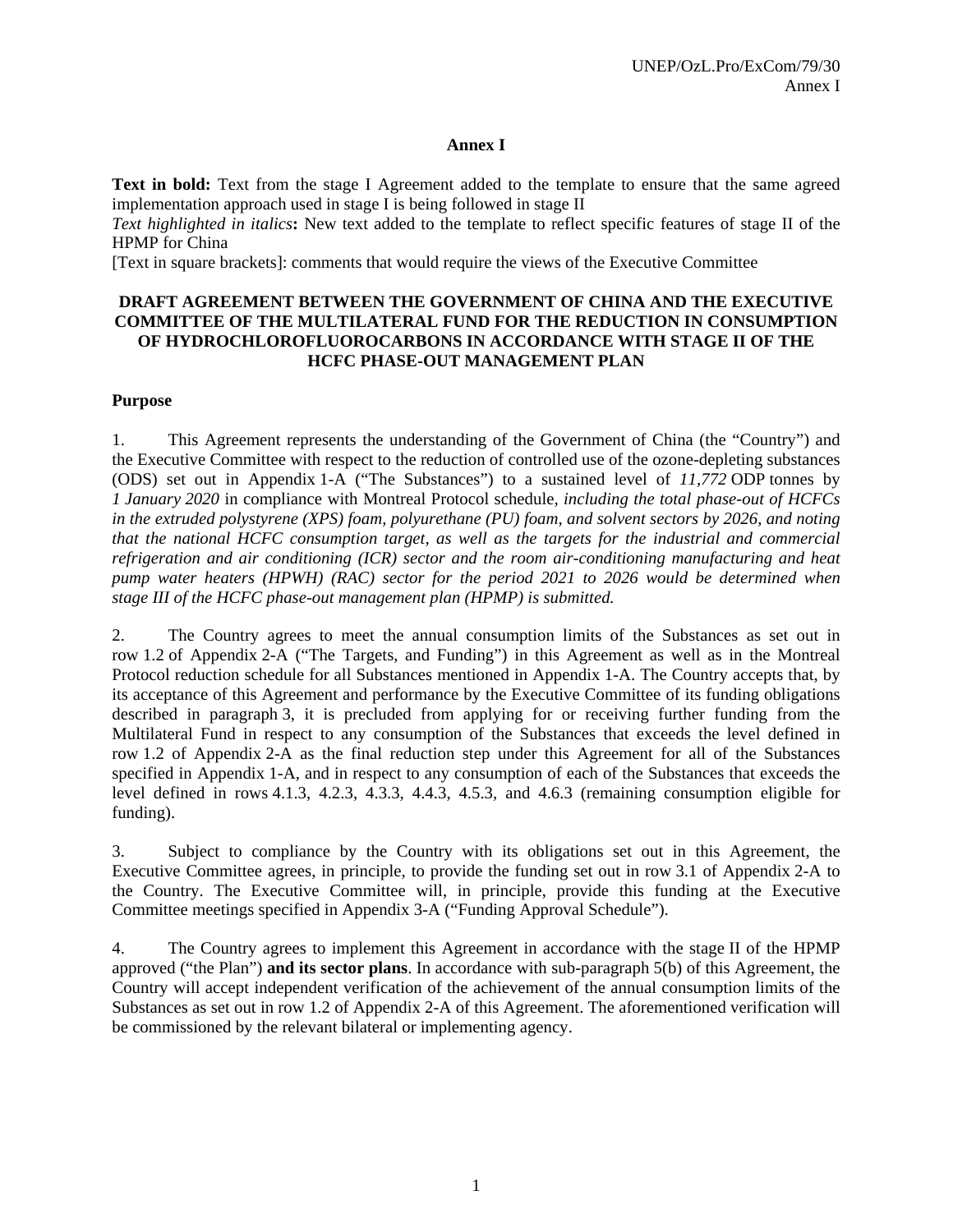# **Conditions for funding release**

5. The Executive Committee will only provide the Funding in accordance with the Funding Approval Schedule when the Country satisfies the following conditions at least [*eight weeks<sup>1</sup> /twelve weeks*] in advance of the applicable Executive Committee meeting set out in the Funding Approval Schedule:

- (a) That the Country has met the Targets set out in row 1.2 of Appendix 2-A for all relevant years. Relevant years are all years since the year in which this Agreement was approved;
- (b) That the meeting of these Targets has been independently verified for all relevant years, unless the Executive Committee decided that such verification would not be required;
- **(c) That, for sector plans with activities that include the conversion of manufacturing capacity, the Country had submitted an independent verification report of a random sample of at least five per cent of the manufacturing lines which had completed their conversion in the year to be verified, on the understanding that the total aggregated HCFC consumption of the random sample of the manufacturing lines represents at least 10 per cent of the sector consumption phased out in that year;**
- (d) That the Country had submitted a Tranche Implementation Report in the form of Appendix 4-A ("Format of Tranche Implementation Reports and Plans") covering each previous calendar year; that it had achieved a significant level of implementation of activities initiated with previously approved tranches; and that the rate of disbursement of funding available from the previously approved tranche was more than 20 per cent; and
- (e) That the Country has submitted a Tranche Implementation Plan in the form of Appendix 4-A ("Format for Tranche Implementation Reports and Plans") covering each calendar year until and including the year for which the funding schedule foresees the submission of the next tranche or, in case of the final tranche, until completion of all activities foreseen.

# **Monitoring**

1

**6.** The Country will ensure that it conducts accurate monitoring of its activities under this Agreement**, and will also continue to maintain and operate a system to monitor the consumption in the different sectors to ensure compliance with the sector consumption limits set out in rows 1.3.1, 1.3.2, 1.3.3, 1.3.4 and 1.3.5 of Appendix 2-A.** The institutions set out in Appendix 5-A ("Monitoring Institutions and Roles") will monitor and report on implementation of the activities in the previous Tranche Implementation Plans in accordance with their roles and responsibilities set out in the same appendix. **This monitoring will also be subject to independent verification as described in sub-paragraph 5(c) above.** 

<sup>&</sup>lt;sup>1</sup> Tranches with requested level of funding of more than US \$5 million should be submitted in full twelve weeks in advance to the applicable Executive Committee meeting in line with decision 20/7.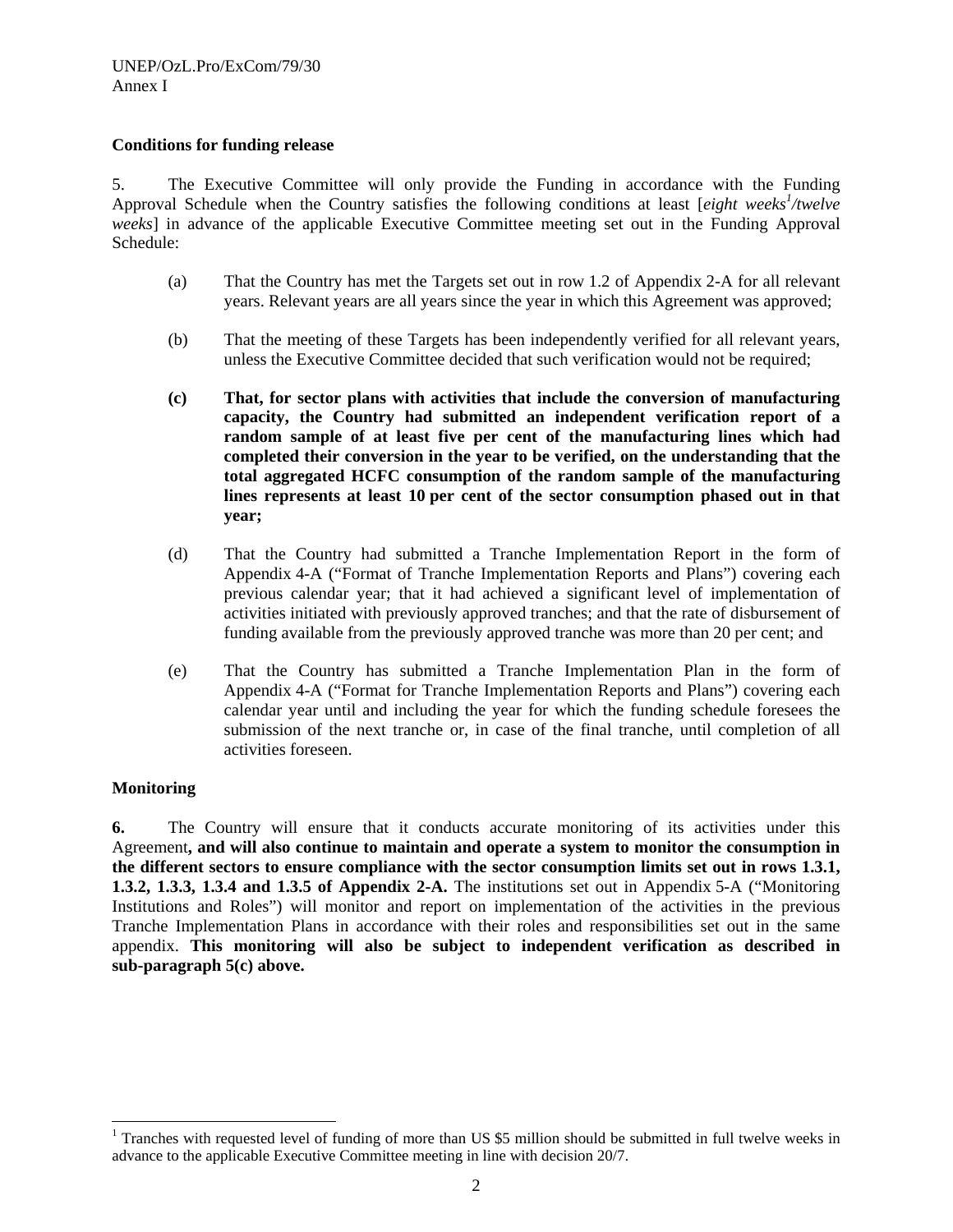# **Flexibility in the reallocation of funds**

7. The Executive Committee agrees that the Country may have the flexibility to reallocate part or all of the approved funds according to the evolving circumstances to achieve the smoothest reduction of consumption and phase-out of the Substances specified in Appendix 1-A:

- (a) Reallocations categorized as major changes must be documented in advance either in a Tranche Implementation Plan as foreseen in sub-paragraph 5(e) above, or as a revision to an existing Tranche Implementation Plan to be submitted at least [*eight weeks<sup>2</sup> /twelve weeks*] in advance to any meeting of the Executive Committee, for its approval. Major changes would relate to:
	- (i) Issues potentially concerning the rules and policies of the Multilateral Fund;
	- (ii) Changes which would modify any clause of this Agreement;
	- (iii) Changes in the annual levels of funding allocated to individual bilateral or implementing agencies for the different tranches;
	- (iv) Provision of funding for activities not included in the current approved Tranche Implementation Plan, or removal of an activity in the Tranche Implementation Plan, with a cost greater than **20 per cent of the total cost of the last approved tranche, or US \$2.5 million, whichever is lower**; and
	- (v) Changes in alternative technologies already selected, on the understanding that any submission for such a request would identify the associated incremental costs, the potential impact to the climate, and any differences in ODP tonnes to be phased out if applicable, as well as confirm that the Country agrees that potential savings related to the change of technology would decrease the overall funding level under this Agreement accordingly;
- (b) Reallocations not categorized as major changes may be incorporated in the approved Tranche Implementation Plan, under implementation at the time, and reported to the Executive Committee in the subsequent Tranche Implementation Report;
- (c) Any enterprise to be converted to non-HCFC technology included in the Plan and that would be found to be ineligible under the policies of the Multilateral Fund (i.e., due to foreign ownership or establishment post the 21 September 2007 cut-off date), would not receive financial assistance. This information would be reported as part of the Tranche Implementation Plan;
- (d) The Country commits to examining the possibility of using pre-blended systems with low-global warming potential (GWP) blowing agents instead of blending them in-house, for those foam enterprises covered under the Plan, should this be technically viable, economically feasible and acceptable to the enterprises;
- (e) The Country agrees, in cases where HFC technologies have been chosen as an alternative to HCFCs, and taking into account national circumstances related to health and safety: to monitor the availability of substitutes and alternatives that further minimize impacts on the climate; to consider, in the review of regulations, standards and incentives adequate

 $\frac{2}{2}$  Ibid.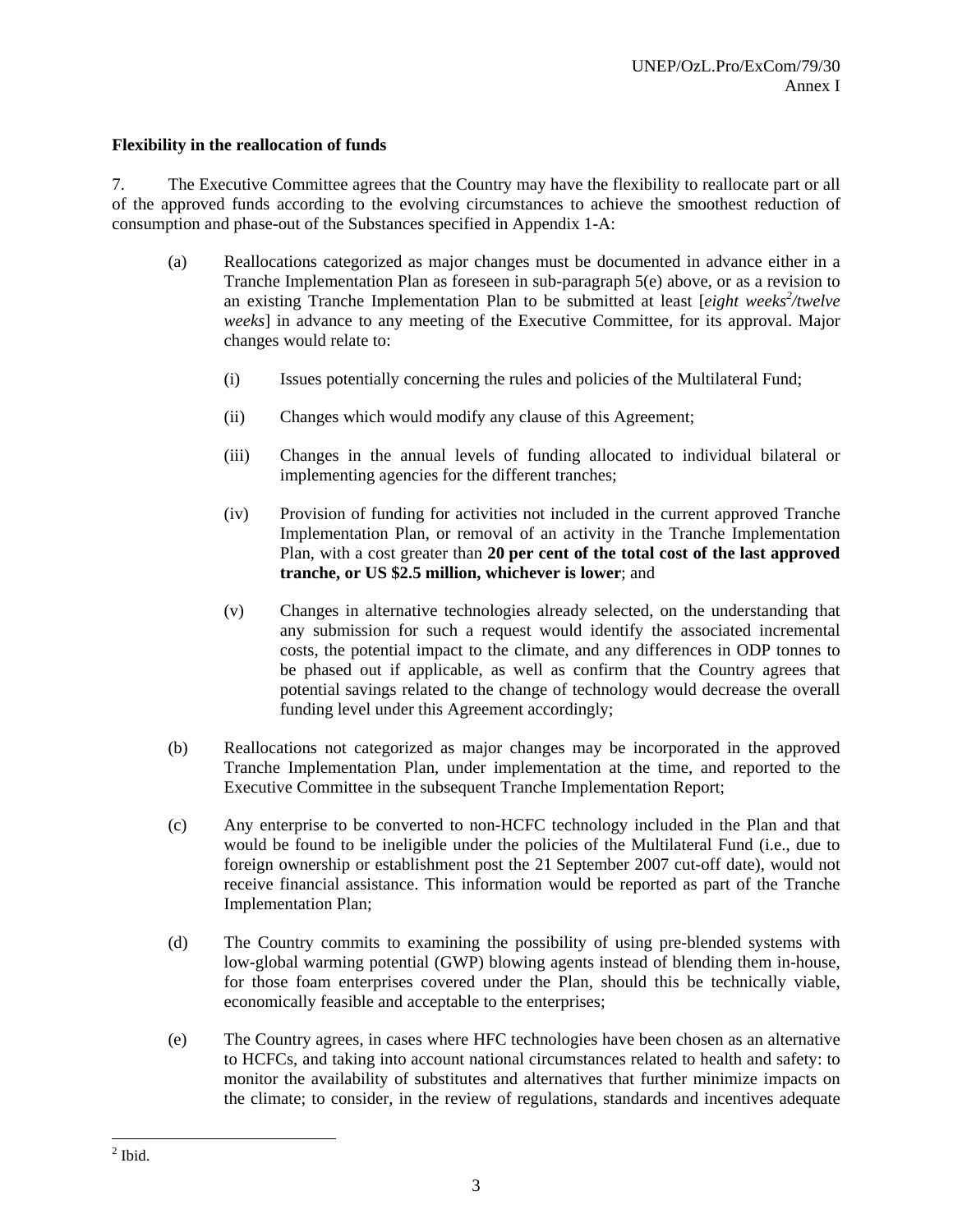provisions that encourage introduction of such alternatives; and to consider the potential for adoption of cost-effective alternatives that minimize the climate impact in the implementation of the HPMP, as appropriate, and inform the Executive Committee on the progress accordingly in tranche implementation reports; and

(f) Any remaining funds held by the bilateral or implementing agencies or the Country under the Plan will be returned to the Multilateral Fund upon completion of the last tranche foreseen under this Agreement.

# **Considerations for the refrigeration servicing sector**

8. Specific attention will be paid to the execution of the activities in the refrigeration servicing sector included in the Plan, in particular:

- (a) The Country would use the flexibility available under this Agreement to address specific needs that might arise during project implementation; and
- (b) The Country and relevant bilateral and/or implementing agencies would take into consideration relevant decisions on the refrigeration servicing sector during the implementation of the Plan.

# **Bilateral and implementing agencies**

9. The Country agrees to assume overall responsibility for the management and implementation of this Agreement and of all activities undertaken by it or on its behalf to fulfil the obligations under this Agreement*. UNDP has agreed to be the lead implementing agency (the "Lead IA"); UNDP, UNIDO, United Nations Environment Programme (UN Environment) and the World Bank have agreed to be the sector lead implementing agencies ("Sector Lead IAs") under the overall lead of the Lead IA for ICR and solvent, XPS foam and RAC, service sector and enabling programme, and the PU foam sectors, respectively; and the Government of Germany, the Government of Italy, the Government of Japan have agreed to be cooperating implementing agencies (the "Cooperating IAs") under the lead of the Sector Lead and Lead IA in respect of the Country's activities under this Agreement.* The Country agrees to evaluations, which might be carried out under the monitoring and evaluation work programmes of the Multilateral Fund or under the evaluation programme of the Lead IA, *Sector Lead IAs,* and/or Cooperating IAs.

10. The Lead IA will be responsible for ensuring co-ordinated planning, implementation and reporting of all activities under this Agreement, including but not limited to independent verification as per sub-paragraph 5(b). The roles of the Lead IA, *Sector Lead IAs,* and Cooperating IAs are contained in *Appendix 6-A, Appendix 6-B and Appendix 6-D*, respectively. The Executive Committee agrees, in principle, to provide the Lead IA, Sector Lead IAs, and the Cooperating IAs with the fees set out in rows 2.1.2, 2.2.2, 2.2.4, 2.3.2, 2.4.2, 2.4.4, 2.5.2, 2.5.4, 2.5.6, and 2.6.2 of Appendix 2-A.

# **Non-compliance with the Agreement**

11. Should the Country, for any reason, not meet the Targets for the elimination of the Substances set out in row 1.2 of Appendix 2-A or otherwise does not comply with this Agreement, then the Country agrees that it will not be entitled to the Funding in accordance with the Funding Approval Schedule. At the discretion of the Executive Committee, funding will be reinstated according to a revised Funding Approval Schedule determined by the Executive Committee after the Country has demonstrated that it has satisfied all of its obligations that were due to be met prior to receipt of the next tranche of funding under the Funding Approval Schedule. The Country acknowledges that the Executive Committee may reduce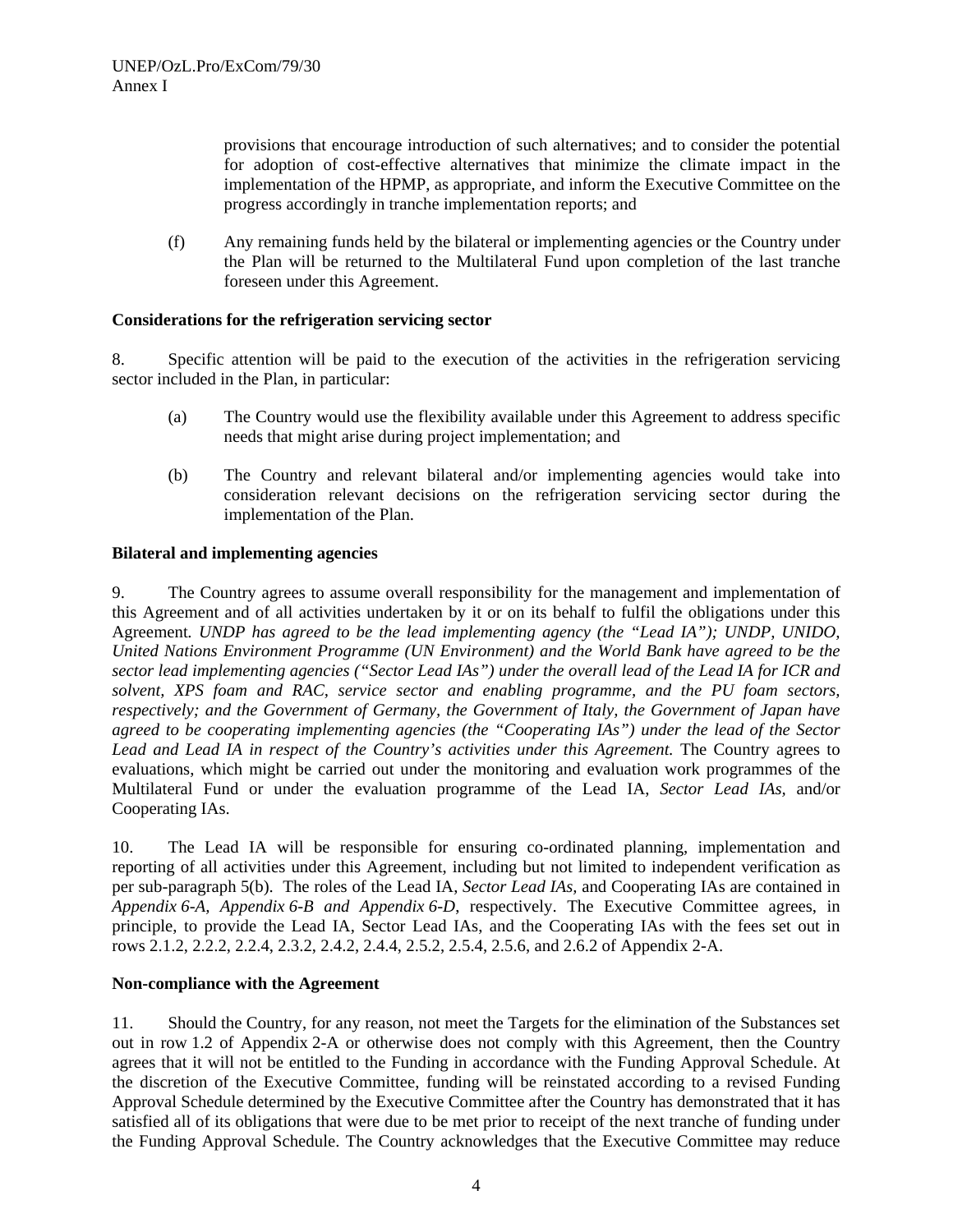the amount of the Funding by the amount set out in Appendix 7-A ("Reductions in Funding for Failure to Comply") in respect of each ODP kg of reductions in consumption not achieved in any one year. The Executive Committee will discuss each specific case in which the Country did not comply with this Agreement, and take related decisions. Once decisions are taken, the specific case of non-compliance with this Agreement will not be an impediment for the provision of funding for future tranches as per paragraph 5 above.

12. The Funding of this Agreement will not be modified on the basis of any future Executive Committee decisions that may affect the funding of any other consumption sector projects or any other related activities in the Country.

13. The Country will comply with any reasonable request of the Executive Committee, the Lead IA, *Sector Lead IAs,* and the Cooperating IAs to facilitate implementation of this Agreement. In particular, it will provide the Lead IA, Sector Lead IAs, and the Cooperating IAs with access to the information necessary to verify compliance with this Agreement.

# **Date of completion**

14. The completion of the Plan and the associated Agreement will take place at the end of *2027. The completion of each sector plan will take place at the end of the year following the last year for which a maximum allowable total consumption level has been specified for the sector in Appendix 2-A.* Should at that time there still be activities that are outstanding, and which were foreseen in the last Tranche Implementation Plan and its subsequent revisions as per sub-paragraph 5(e) and paragraph 7, the completion of the Plan *or sector plan* will be delayed until the end of the year following the implementation of the remaining activities upon approval by the Executive Committee. The reporting requirements as per sub-paragraphs *1(a) to 1(f)* of Appendix 4-A will continue until the time of the completion of the Plan unless otherwise specified by the Executive Committee.

# **Validity**

15. All of the conditions set out in this Agreement are undertaken solely within the context of the Montreal Protocol and as specified in this Agreement. All terms used in this Agreement have the meaning ascribed to them in the Montreal Protocol unless otherwise defined herein.

16. This Agreement may be modified or terminated only by mutual written agreement of the Country and the Executive Committee of the Multilateral Fund.

#### **APPENDICES**

#### **APPENDIX 1-A: THE SUBSTANCES**

| Substance       | Annex | Group | Starting point for aggregate reductions in<br>consumption (ODP tonnes) |
|-----------------|-------|-------|------------------------------------------------------------------------|
| HCFC-22         |       |       | 11,495.31                                                              |
| <b>HCFC-123</b> |       |       | 10.13                                                                  |
| <b>HCFC-124</b> |       |       | 3.07                                                                   |
| HCFC-141b       |       |       | 5,885.18                                                               |
| HCFC-142b       |       |       | 1,470.53                                                               |
| <b>HCFC-225</b> |       |       | 1.22                                                                   |
| Total           |       |       | 18,865.44                                                              |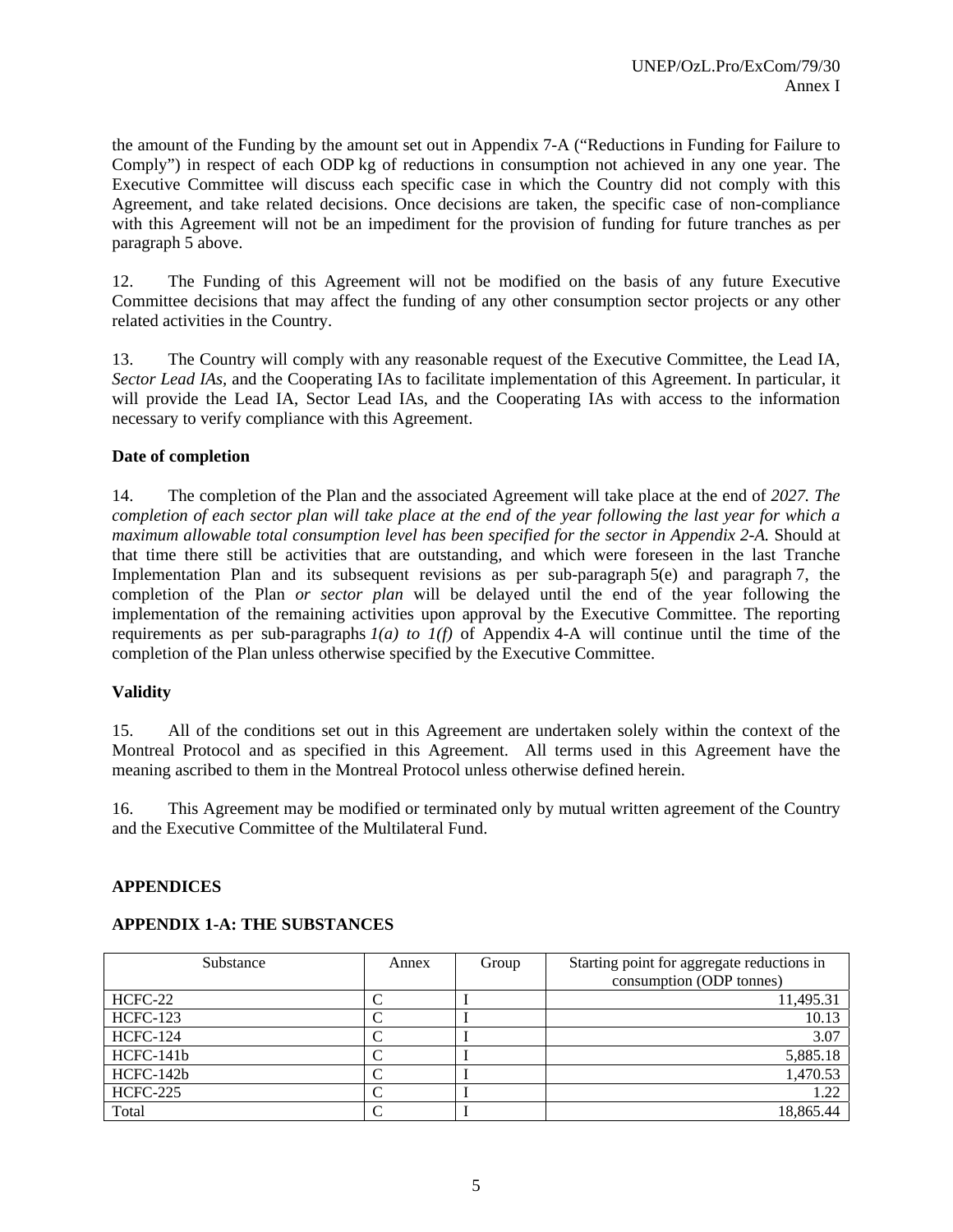# **APPENDIX 2-A: THE TARGETS, AND FUNDING**

| Row   | <b>Particulars</b>                                                                                           | 2016       | 2017       | 2018       | 2019       | 2020                       | 2021       | 2022                                                                                   | 2023                      | 2024                     | 2025    | 2026       | <b>Total</b> |
|-------|--------------------------------------------------------------------------------------------------------------|------------|------------|------------|------------|----------------------------|------------|----------------------------------------------------------------------------------------|---------------------------|--------------------------|---------|------------|--------------|
|       |                                                                                                              |            |            |            |            | <b>Consumption targets</b> |            |                                                                                        |                           |                          |         |            |              |
| 1.1   | <b>Montreal Protocol</b><br>reduction schedule of<br>Annex C, Group I<br>substances (ODP tonnes)             | 17,342.1   | 17,342.1   | 17,342.1   | 17,342.1   | 12,524.9                   | 12,524.9   | 12,524.9                                                                               | 12,524.9                  | 12,524.9                 | 6,262.4 | 6,262.4    | n/a          |
| 1.2   | Maximum allowable total<br>consumption of Annex C,<br>Group I substances (ODP<br>tonnes)                     | 16,978.9   | 16,978.9   | 15,048.1   | 15,048.1   | 11,772.0                   | sk.        | $\ast$                                                                                 | $\frac{1}{2} \mathcal{C}$ | *                        | *       | ×.         | n/a          |
| 1.3.1 | Maximum allowable<br>consumption of Annex C,<br>Group I substances in the<br>ICR sector (ODP tonnes)         | 2,162.5    | 2,162.5    | 2,042.4    | 2,042.4    | 1,609.9                    | 1,609.9    | $**$                                                                                   | $\ast$ $\ast$             | **                       | **      | $\ast\ast$ | n/a          |
| 1.3.2 | Maximum allowable<br>consumption of Annex C,<br>Group I substances in the<br>XPS foam sector (ODP<br>tonnes) | 2,286.0    | 2,286.0    | 2,032.0    | 2,032.0    | 1,397.0                    | 1,397.0    | 1,397.0                                                                                | 762.0                     | 762.0                    | 165.0   | 0.0        | n/a          |
| 1.3.3 | Maximum allowable<br>consumption of Annex C,<br>Group I substances in the<br>PU foam sector (ODP<br>tonnes)  | 4,449.6    | 4,449.6    | 3,774.5    | 3,774.5    | 2,965.7                    | 2,965.7    | 2,965.7                                                                                | 1,078.4                   | 1,078.4                  | 330.0   | 0.0        | n/a          |
| 1.3.4 | Maximum allowable<br>consumption of Annex C,<br>Group I substances in the<br>RAC sector (ODP<br>tonnes)      | 3,697.7    | 3,697.7    | 2,876.0    | 2,876.0    | 2,259.7                    | 2,259.7    | ***                                                                                    | ***                       | ***                      | ***     | ***        | n/a          |
| 1.3.5 | Maximum allowable<br>consumption of Annex C,<br>Group I substances in the<br>solvent sector                  | 455.2      | 455.2      | 395.4      | 395.4      | 321.2                      | 321.2      | 321.2                                                                                  | 148.3                     | 148.3                    | 55.0    | 0.0        | n/a          |
|       |                                                                                                              |            |            |            |            |                            |            | Funding industrial and commercial refrigeration and air conditioning (ICR) sector plan |                           |                          |         |            |              |
| 2.1.1 | Sector Lead IA (UNDP)<br>agreed funding (US \$)                                                              | 13,368,756 | 20,000,000 | 12,000,000 | 16,000,000 | 16,000,000                 | 11,776,041 |                                                                                        |                           |                          |         |            | 89,144,797   |
| 2.1.2 | Support costs for UNDP<br>(USS)                                                                              | 935,813    | TBD        | <b>TBD</b> | <b>TBD</b> | TBD                        | TBD        | ٠                                                                                      | $\overline{a}$            | $\overline{\phantom{a}}$ |         |            | TBD          |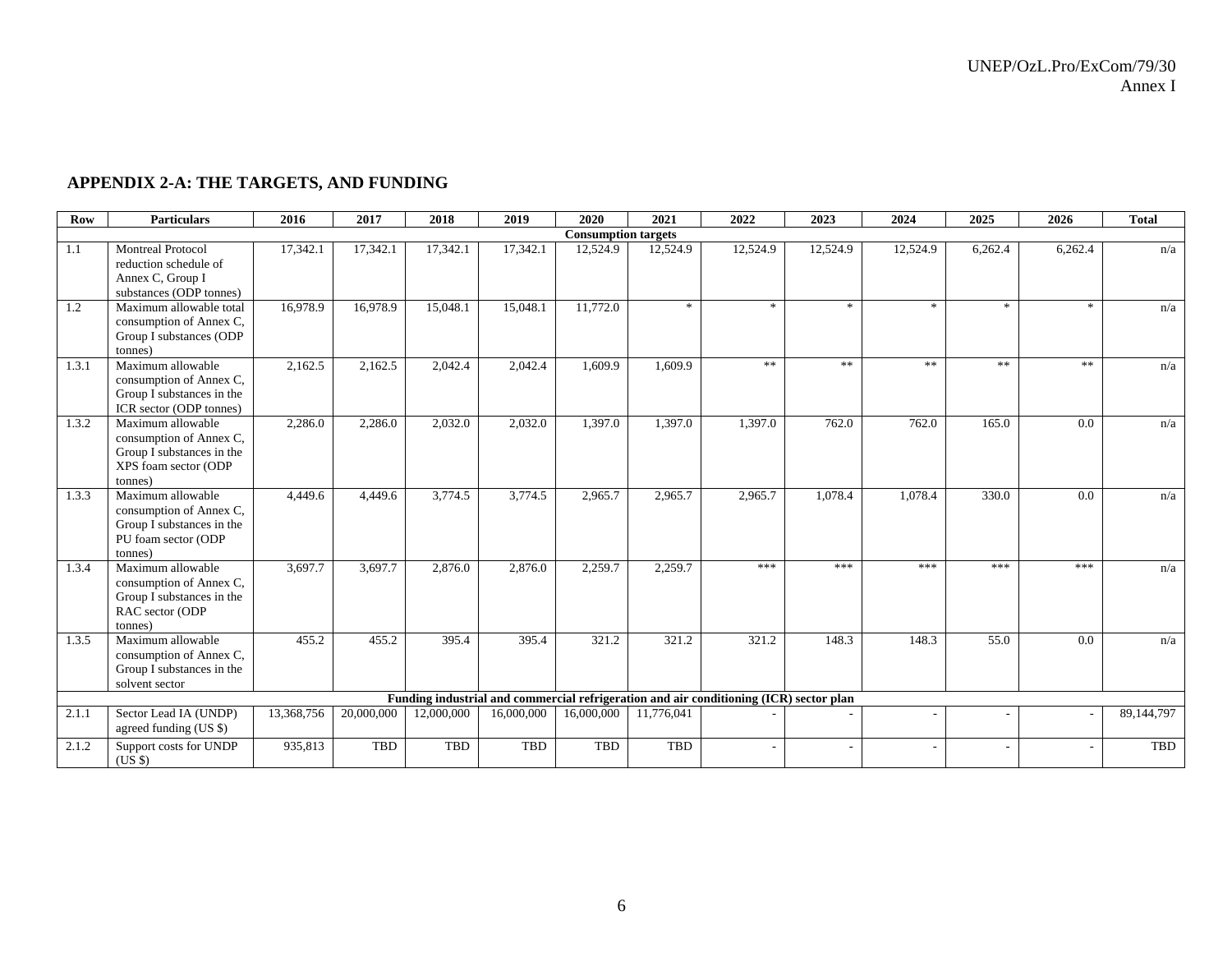# UNEP/OzL.Pro/ExCom/79/30 Annex I

| <b>Row</b> | <b>Particulars</b>                                               | 2016       | 2017       | 2018       | 2019                                                | 2020       | $\sqrt{2021}$ | 2022                                                      | 2023       | 2024                     | 2025       | 2026                     | <b>Total</b> |  |
|------------|------------------------------------------------------------------|------------|------------|------------|-----------------------------------------------------|------------|---------------|-----------------------------------------------------------|------------|--------------------------|------------|--------------------------|--------------|--|
|            |                                                                  |            |            |            | Funding extruded polystyrene (XPS) foam sector plan |            |               |                                                           |            |                          |            |                          |              |  |
| 2.2.1      | Sector Lead IA (UNIDO)<br>agreed funding $(US \$                 | 7,514,867  | 8,732,614  | 8,000,000  | 9,243,486                                           | 9,600,000  | 14,788,765    | 11,400,000                                                | 11,300,000 | 9,550,000                | 9,600,000  | 11,971,763               | 111,701,495  |  |
| 2.2.2      | Support costs for UNIDO<br>(USS)                                 | 526,041    | TBD        | <b>TBD</b> | <b>TBD</b>                                          | TBD        | TBD           | <b>TBD</b>                                                | TBD        | <b>TBD</b>               | <b>TBD</b> | <b>TBD</b>               | TBD          |  |
| 2.2.3      | Sector cooperating<br>agency (Germany)<br>agreed funding $(US \$ |            | 267,386    |            | 356.514                                             |            | 211,235       |                                                           |            | 250,000                  |            |                          | 1.085.135    |  |
| 2.2.4      | Support costs for<br>Germany (US \$)                             |            | TBD        |            | <b>TBD</b>                                          |            | <b>TBD</b>    |                                                           |            | <b>TBD</b>               |            |                          | <b>TBD</b>   |  |
|            | Funding polyurethane (PU) foam sector plan                       |            |            |            |                                                     |            |               |                                                           |            |                          |            |                          |              |  |
| 2.3.1      | Sector Lead IA (World<br>Bank) agreed funding<br>(USS)           | 7,045,027  | 10,600,000 | 9,500,000  | 12,700,000                                          | 12,700,000 | 20,000,000    | 15,700,000                                                | 15,600,000 | 10,500,000               | 13,100,000 | 14,026,183               | 141,471,210  |  |
| 2.3.2      | Support costs for World<br>Bank (US \$)                          | 493,152    | TBD        | <b>TBD</b> | TBD                                                 | TBD        | TBD           | <b>TBD</b>                                                | <b>TBD</b> | <b>TBD</b>               | <b>TBD</b> | <b>TBD</b>               | TBD          |  |
|            | Funding room air conditioning (RAC) sector plan                  |            |            |            |                                                     |            |               |                                                           |            |                          |            |                          |              |  |
| 2.4.1      | Sector Lead IA (UNIDO)<br>agreed funding (US \$)                 | 14,671,089 | 16,000,000 | 18,000,000 | 14,000,000                                          | 14,000,000 | 11,581,816    |                                                           |            |                          |            |                          | 88,252,905   |  |
| 2.4.2      | Support costs for UNIDO<br>(US \$)                               | 1,026,976  | TBD        | <b>TBD</b> | <b>TBD</b>                                          | TBD        | TBD           |                                                           |            |                          |            |                          | TBD          |  |
| 2.4.3      | Sector cooperating<br>agency (Italy) agreed<br>funding (US \$)   | 891,892    |            |            |                                                     |            |               |                                                           |            | $\overline{a}$           |            |                          | 891,892      |  |
| 2.4.4      | Support costs for Italy<br>(US \$)                               | 108,108    |            |            |                                                     |            |               |                                                           |            |                          |            |                          | 108,108      |  |
|            |                                                                  |            |            |            |                                                     |            |               | Funding service sector plan, including enabling programme |            |                          |            |                          |              |  |
| 2.5.1      | Sector Lead IA (UN<br>Environment) agreed<br>funding $(US \$     | 3,299,132  | 2,570,000  | 3.270,000  | 3.370,000                                           | 3.570,000  | 2,810,868     |                                                           |            |                          |            |                          | 18,890,000   |  |
| 2.5.2      | Support costs for UN<br>Environment (US \$)                      | 364,651    | TBD        | TBD        | <b>TBD</b>                                          | TBD        | <b>TBD</b>    | L.                                                        |            | $\overline{a}$           |            | $\overline{\phantom{a}}$ | TBD          |  |
| 2.5.3      | Sector cooperating<br>agency (Germany)<br>agreed funding (US \$) | 300,000    | $\sim$     | 300,000    | 200,000                                             |            | 200,000       |                                                           |            |                          |            | $\overline{a}$           | 1,000,000    |  |
| 2.5.4      | Support costs for<br>Germany (US \$)                             | 36,000     | $\sim$     | TBD        | TBD                                                 | TBD        | <b>TBD</b>    |                                                           |            | $\overline{\phantom{a}}$ |            |                          | <b>TBD</b>   |  |
| 2.5.5      | Sector cooperating<br>agency (Japan) agreed<br>funding (US \$)   | 80,000     | 80,000     | 80,000     | 80,000                                              | 80,000     |               | $\overline{\phantom{a}}$                                  |            | ٠                        |            | $\overline{\phantom{a}}$ | 400,000      |  |
| 2.5.6      | Support costs for Japan<br>$(US \$                               | 10,400     | <b>TBD</b> | TBD        | <b>TBD</b>                                          | TBD        |               | ÷,                                                        |            |                          |            |                          | <b>TBD</b>   |  |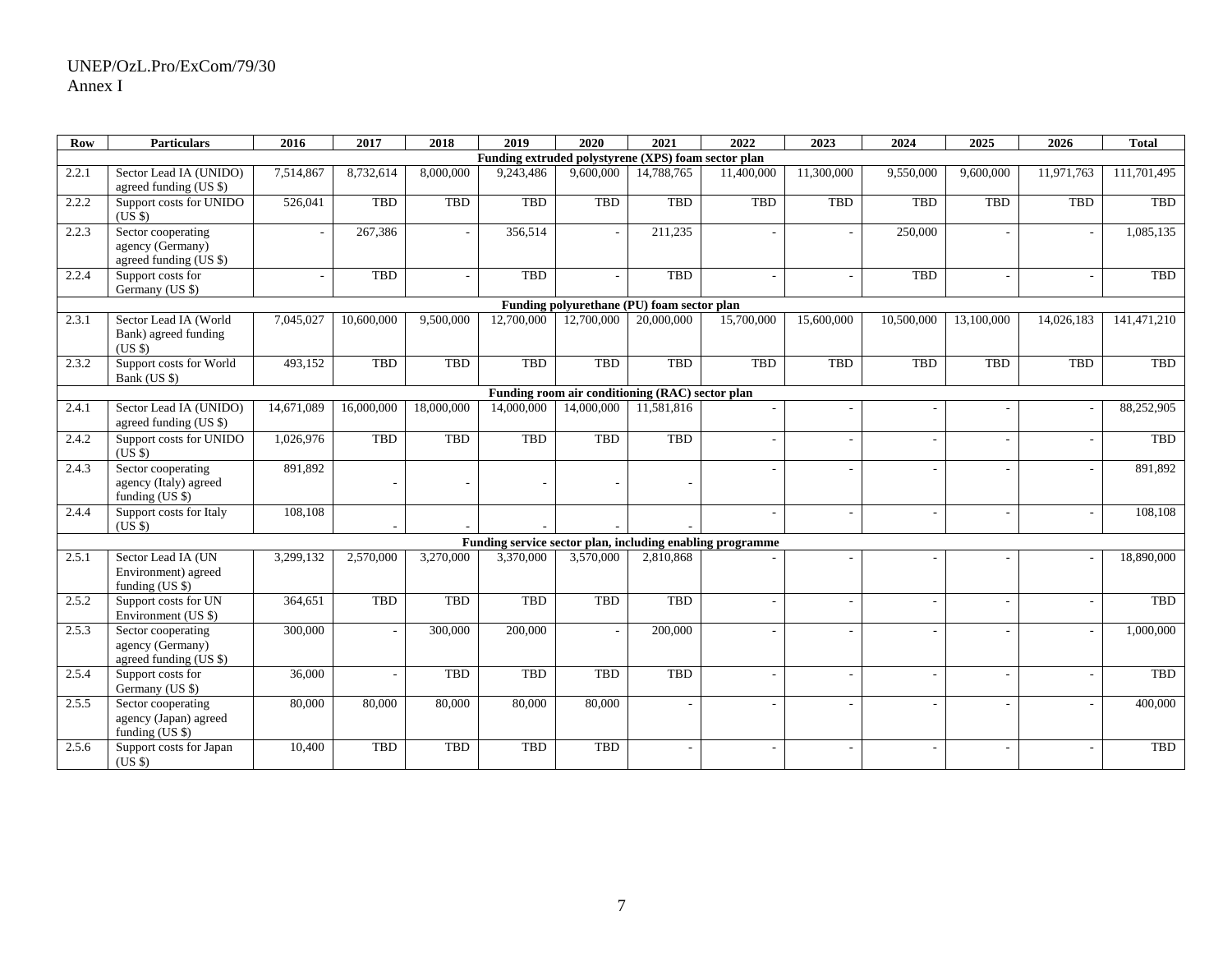| <b>Row</b>                                                                                                                                                                                                                                                                                                                                                                                                   | <b>Particulars</b>                                                                                                                                                                      | 2016                                                                                               | 2017                                                             | 2018                      | 2019                                                           | 2020                               | 2021      | 2022       | 2023       | 2024       | 2025         | 2026        | <b>Total</b>  |
|--------------------------------------------------------------------------------------------------------------------------------------------------------------------------------------------------------------------------------------------------------------------------------------------------------------------------------------------------------------------------------------------------------------|-----------------------------------------------------------------------------------------------------------------------------------------------------------------------------------------|----------------------------------------------------------------------------------------------------|------------------------------------------------------------------|---------------------------|----------------------------------------------------------------|------------------------------------|-----------|------------|------------|------------|--------------|-------------|---------------|
|                                                                                                                                                                                                                                                                                                                                                                                                              |                                                                                                                                                                                         |                                                                                                    |                                                                  |                           |                                                                | <b>Funding solvent sector plan</b> |           |            |            |            |              |             |               |
| 2.6.1                                                                                                                                                                                                                                                                                                                                                                                                        | Overall Lead IA (UNDP)<br>agreed funding (US \$)                                                                                                                                        | 2,821,937                                                                                          | 3,777,190                                                        | 2,959,930                 | 3,229,030                                                      | 3,601,083                          | 7,888,921 | 7,128,589  | 3,664,360  | 5,481,592  | 2,707,880    | 4,002,054   | 47,262,566    |
| 2.6.2                                                                                                                                                                                                                                                                                                                                                                                                        | Support costs for UNDP<br>$(US \$                                                                                                                                                       | TBD<br><b>TBD</b><br>197,536<br>TBD<br>TBD<br>TBD<br>TBD<br><b>TBD</b><br>TBD<br>TBD<br><b>TBD</b> |                                                                  |                           |                                                                |                                    |           |            |            |            |              | TBD         |               |
|                                                                                                                                                                                                                                                                                                                                                                                                              |                                                                                                                                                                                         |                                                                                                    |                                                                  |                           |                                                                | <b>Overall funding</b>             |           |            |            |            |              |             |               |
| 3.1                                                                                                                                                                                                                                                                                                                                                                                                          | 59,551,083<br>49,992,700<br>54,109,930<br>69,257,646<br>34,228,589<br>Total agreed funding<br>62,027,190<br>59,179,030<br>30,564,360<br>25,781,592<br>25,407,880<br>30,000,000<br>(USS) |                                                                                                    |                                                                  |                           |                                                                |                                    |           |            |            |            |              | 500,100,000 |               |
| 3.2                                                                                                                                                                                                                                                                                                                                                                                                          | Total support cost (US \$)                                                                                                                                                              | 3,698,676                                                                                          | TBD                                                              | TBD                       | TBD                                                            | TBD                                | TBD       | TBD        | <b>TBD</b> | TBD        | TBD          | <b>TBD</b>  | TBD           |
| 3.3                                                                                                                                                                                                                                                                                                                                                                                                          | Total agreed costs (US \$)                                                                                                                                                              | 53,691,376                                                                                         | TBD                                                              | TBD                       | <b>TBD</b>                                                     | TBD                                | TBD       | <b>TBD</b> | TBD        | <b>TBD</b> | TBD          | <b>TBD</b>  | TBD           |
| Phase-out and remaining eligible consumption<br>Total phase-out of HCFC-22 agreed to be achieved under this Agreement (ODP tonnes)<br>4.1.1<br>4.1.2<br>Phase-out of HCFC-22 to be achieved in previously approved projects (ODP tonnes)<br>Remaining eligible consumption for HCFC-22 (ODP tonnes)<br>4.1.3<br>Total phase-out of HCFC-123 agreed to be achieved under this Agreement (ODP tonnes)<br>4.2.1 |                                                                                                                                                                                         |                                                                                                    |                                                                  |                           |                                                                |                                    |           |            |            |            |              |             |               |
|                                                                                                                                                                                                                                                                                                                                                                                                              |                                                                                                                                                                                         |                                                                                                    |                                                                  |                           |                                                                |                                    |           |            |            |            |              |             | 3,878.80      |
|                                                                                                                                                                                                                                                                                                                                                                                                              |                                                                                                                                                                                         |                                                                                                    |                                                                  |                           |                                                                |                                    |           |            |            |            |              |             | 1,479.72      |
|                                                                                                                                                                                                                                                                                                                                                                                                              |                                                                                                                                                                                         |                                                                                                    |                                                                  |                           |                                                                |                                    |           |            |            |            |              |             | 6,136.79      |
|                                                                                                                                                                                                                                                                                                                                                                                                              |                                                                                                                                                                                         |                                                                                                    |                                                                  |                           |                                                                |                                    |           |            |            |            |              |             | 2.70          |
| 4.2.2                                                                                                                                                                                                                                                                                                                                                                                                        | Phase-out of HCFC-123 to be achieved in previously approved projects (ODP tonnes)                                                                                                       |                                                                                                    |                                                                  |                           |                                                                |                                    |           |            |            |            |              |             | 0.00          |
| 4.2.3                                                                                                                                                                                                                                                                                                                                                                                                        | Remaining eligible consumption for HCFC-123 (ODP tonnes)                                                                                                                                |                                                                                                    |                                                                  |                           |                                                                |                                    |           |            |            |            |              |             | 7.43          |
| 4.3.1                                                                                                                                                                                                                                                                                                                                                                                                        | Total phase-out of HCFC-124 agreed to be achieved under this Agreement (ODP tonnes)                                                                                                     |                                                                                                    |                                                                  |                           |                                                                |                                    |           |            |            |            |              |             | 0.00          |
| 4.3.2                                                                                                                                                                                                                                                                                                                                                                                                        | Phase-out of HCFC-124 to be achieved in previously approved projects (ODP tonnes)                                                                                                       |                                                                                                    |                                                                  |                           |                                                                |                                    |           |            |            |            |              |             | 0.00          |
| 4.3.3                                                                                                                                                                                                                                                                                                                                                                                                        | Remaining eligible consumption for HCFC-124 (ODP tonnes)                                                                                                                                |                                                                                                    |                                                                  |                           |                                                                |                                    |           |            |            |            |              |             | 3.07          |
| 4.4.1                                                                                                                                                                                                                                                                                                                                                                                                        | Total phase-out of HCFC-141b agreed to be achieved under this Agreement (ODP tonnes)                                                                                                    |                                                                                                    |                                                                  |                           |                                                                |                                    |           |            |            |            |              |             | $4,187.18***$ |
| 4.4.2                                                                                                                                                                                                                                                                                                                                                                                                        | Phase-out of HCFC-141b to be achieved in previously approved projects (ODP tonnes)                                                                                                      |                                                                                                    |                                                                  |                           |                                                                |                                    |           |            |            |            |              |             | 1,698.00      |
| 4.4.3                                                                                                                                                                                                                                                                                                                                                                                                        | Remaining eligible consumption for HCFC-141b (ODP tonnes)                                                                                                                               |                                                                                                    |                                                                  |                           |                                                                |                                    |           |            |            |            |              |             | 0.00          |
| 4.5.1                                                                                                                                                                                                                                                                                                                                                                                                        | Total phase-out of HCFC-142b agreed to be achieved under this Agreement (ODP tonnes)                                                                                                    |                                                                                                    |                                                                  |                           |                                                                |                                    |           |            |            |            |              |             | 646.02        |
| 4.5.2                                                                                                                                                                                                                                                                                                                                                                                                        | Phase-out of HCFC-142b to be achieved in previously approved projects (ODP tonnes)                                                                                                      |                                                                                                    |                                                                  |                           |                                                                |                                    |           |            |            |            |              |             | 267.47        |
| 4.5.3                                                                                                                                                                                                                                                                                                                                                                                                        | Remaining eligible consumption for HCFC-142b (ODP tonnes)                                                                                                                               |                                                                                                    |                                                                  |                           |                                                                |                                    |           |            |            |            |              |             | 557.04        |
| 4.6.1                                                                                                                                                                                                                                                                                                                                                                                                        | Total phase-out of HCFC-225 agreed to be achieved under this Agreement (ODP tonnes)                                                                                                     |                                                                                                    |                                                                  |                           |                                                                |                                    |           |            |            |            |              |             | 1.13          |
| 4.6.2                                                                                                                                                                                                                                                                                                                                                                                                        | Phase-out of HCFC-225 to be achieved in previously approved projects (ODP tonnes)                                                                                                       |                                                                                                    |                                                                  |                           |                                                                |                                    |           |            |            |            |              |             | 0.00          |
| 4.6.3                                                                                                                                                                                                                                                                                                                                                                                                        | Remaining eligible consumption for HCFC-225 (ODP tonnes)                                                                                                                                |                                                                                                    |                                                                  |                           |                                                                |                                    |           |            |            |            |              |             | 0.09          |
|                                                                                                                                                                                                                                                                                                                                                                                                              | $2.6 \pm 0.00$ and $2.6 \pm 0.00$ and $2.6 \pm 0.00$                                                                                                                                    |                                                                                                    | $\mathbf{r}$ $\mathbf{r}$ $\mathbf{r}$ $\mathbf{r}$ $\mathbf{r}$ | $\mathbf{r}$ $\mathbf{r}$ | $\mathcal{C}$ $\mathcal{A}$<br>$\cdot$ $\cdot$ $\cdot$ $\cdot$ | 0.02                               |           |            |            |            | $11.772$ CDD |             | 0.027         |

Maximum allowable total consumption of Annex C, Group I substances for the period 2021 to 2026 would be determined at a later date, but would in no case be greater than 11,772 ODP tonnes prior to 2025, and no greater than 6,131 ODP tonnes thereafter.

\*\* Maximum allowable total consumption of Annex C, Group I substances in the ICR sector for the period 2021 to 2026 would be determined later, but would in no case be greater than 1,609.9 ODP tonnes prior to 2025, and no greater than 781 ODP tonnes thereafter.

\*\*\* Maximum allowable total consumption of Annex C, Group I substances in the RAC sector for the period 2021 to 2026 would be determined later, but would in no case be greater than 2,259.7 ODP tonnes prior to 2025, and no greater than 1,335 ODP tonnes thereafter.

TBD= To be determined.

\*\*\*\* In accordance with decision 68/42(b), includes 137.83 ODP tonnes of HCFC-141b contained in exported pre-blended polyols.

Note: Date of completion of stage I as per stage I Agreement: 31 December 2019.

# **APPENDIX 3-A: FUNDING APPROVAL SCHEDULE**

1.Funding for the future tranches will be considered for approval at the *last* meeting of the year specified in Appendix 2-A.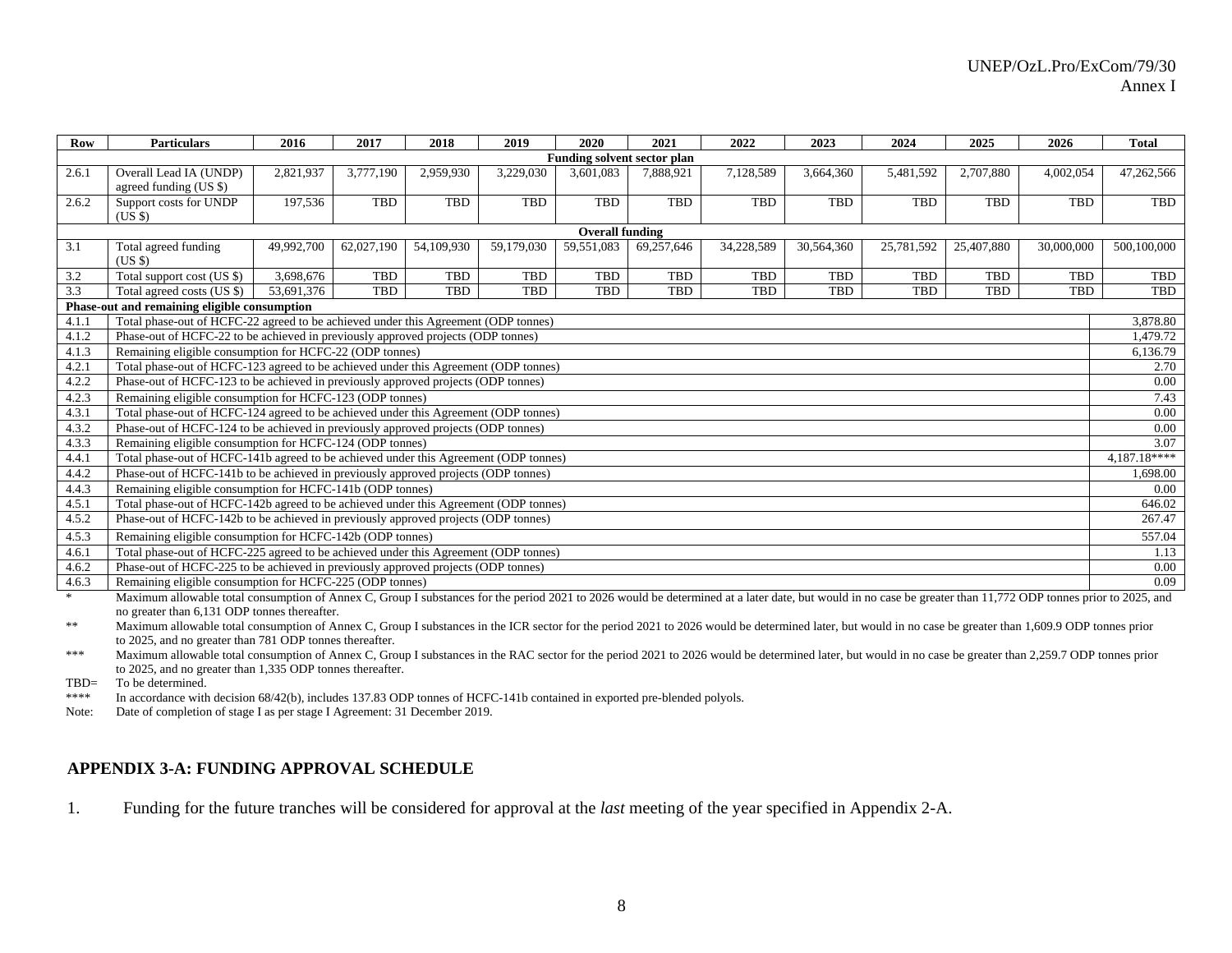# **APPENDIX 4-A: FORMAT OF TRANCHE IMPLEMENTATION REPORTS AND PLANS**

1. The submission of the Tranche Implementation Report and Plans for each *sector* tranche request will consist of the following parts:

- (a) A narrative report, with data provided by tranche, describing the progress achieved since the previous report, reflecting the situation of the Country in regard to phase out of the Substances, how the different activities contribute to it, and how they relate to each other; the amount of ODS phased out as a direct result from the implementation of activities, by substance, and the alternative technology used and the related phase-in of alternatives; *the amount of co-funding provided by the Country for the HCFC reductions*; successes, experiences, and challenges related to the different activities included in the Plan, reflecting any changes in the circumstances in the Country, and providing other relevant information; information on and justification for any changes vis-à-vis the previously submitted Tranche Implementation Plan(s), such as delays, uses of the flexibility for reallocation of funds during implementation of a tranche, as provided for in paragraph 7 of this Agreement, or other changes;
- (b) An independent verification report of the consumption of the Substances, as per sub-paragraph 5(b) of the Agreement. If not decided otherwise by the Executive Committee, such a verification has to be provided together with each tranche request and will have to provide verification of the consumption for all relevant years as specified in sub-paragraph 5(a) of the Agreement for which a verification report has not yet been acknowledged by the Committee;
- (c) **For sector plans with activities that include the conversion of manufacturing capacity, an independent verification report as per sub-paragraph 5(c) of the Agreement,** *including a random sample of at least five per cent of the manufacturing lines which had completed their conversion in the year to be verified, and specifying at a minimum the following information: name of the enterprises; level of the Substance consumption prior to conversion; the alternative technology that has been introduced including the alternative Substance consumption level; the manufacturing capacity and actual production level before and after conversion; and the detailed incremental cost of the conversion;*
- (d) A written description of the activities to be undertaken during the period covered by the requested tranche, highlighting implementation milestones, the time of completion and the interdependence of the activities, any possible changes to the overall Plan that are foreseen, taking into account experiences made and progress achieved in the implementation of earlier tranches;
- (e) A set of quantitative information for all Tranche Implementation Reports and Plans, submitted through an online database; and
- (f) An Executive Summary of about five paragraphs, summarizing the information of the above sub-paragraphs  $1(a)$  to  $1(e)$ .

2. In the event that in a particular year two stages of the HPMP are being implemented in parallel, the following considerations should be taken in preparing the Tranche Implementation Reports and Plans:

(a) The Tranche Implementation Reports and Plans referred to as part of this Agreement, will exclusively refer to activities and funds covered by this Agreement; and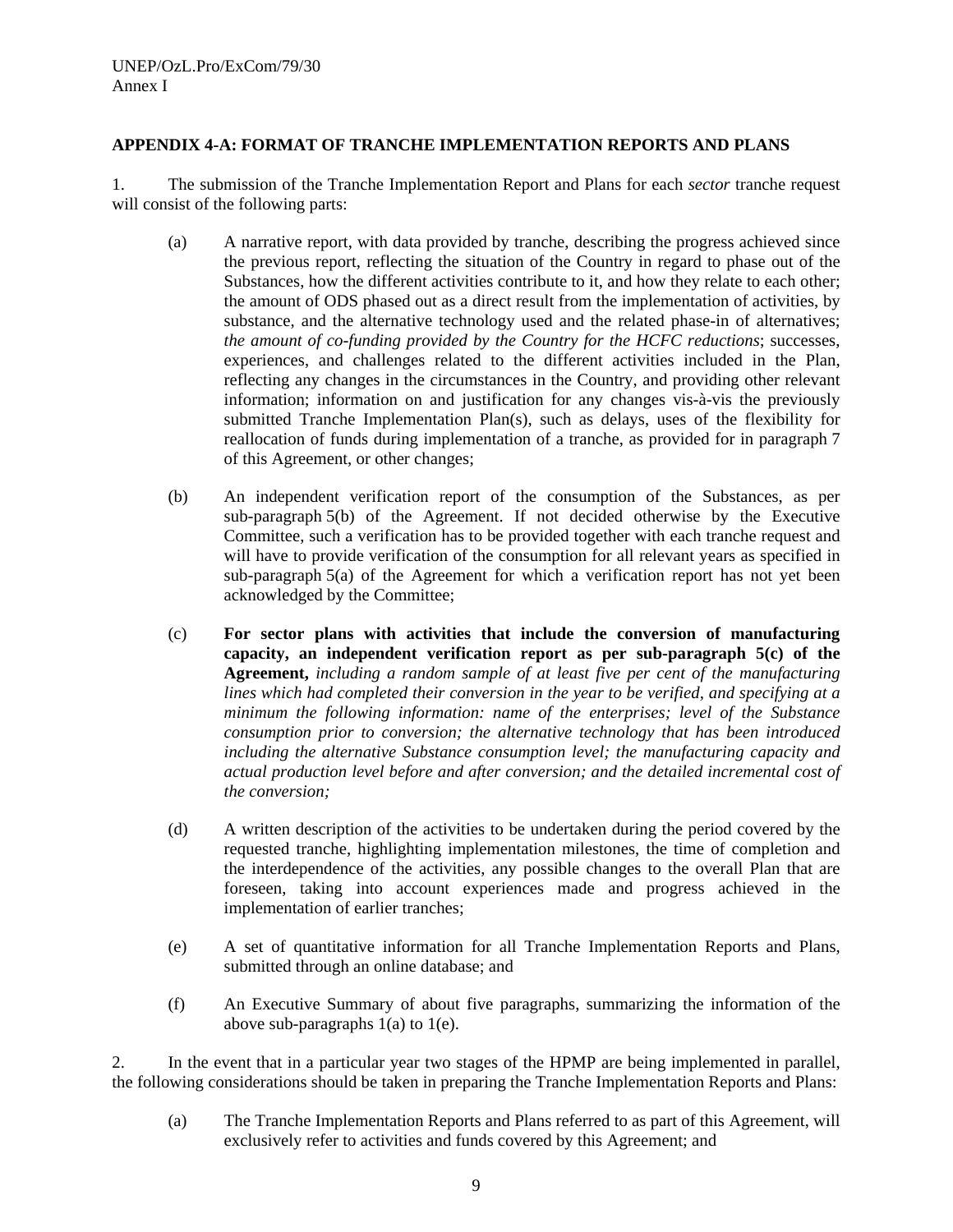(b) If the stages under implementation have different HCFC consumption targets under Appendix 2-A of each Agreement in a particular year, the lower HCFC consumption target will be used as reference for compliance with these Agreements and will be the basis for the independent verification.

# **APPENDIX 5-A: MONITORING INSTITUTIONS AND ROLES**

*1. The Foreign Economic Cooperation Office/Ministry of Environmental Protection (FECO/MEP), as the National Ozone Unit, is responsible for the following:* 

- *(a) Co-ordinating the overall implementation of activities to be undertaken with assistance of the Lead IA, Sector Lead IAs and other Cooperating IAs;*
- *(b) Developing and implementing national policies and legislations on the control of ODS;*
- *(c) Monitoring national consumption based on production data and official import and export data for the Substances recorded by relevant government departments in line with sub-paragraph 5(b) of this Agreement;*
- *(d) Supervising implementation of the national system of licensing and quotas for HCFC imports, production and exports, the quota system covering enterprises using large quantities of HCFC in the different consumption sectors, where applicable, and collect the consumption data to control the consumption growth and achieve reduction of HCFC consumption in those enterprises, where applicable;*
- *(e) Managing consumption in those sectors with large amounts of small and medium-sized (SMEs) enterprises (e.g., XPS and PU foam, ICR, and solvent sectors), by limiting the quantities of the relevant substances to be sold to the domestic market;*
- *(f) Supervising enterprises carrying out the conversion activities to ensure the phase-out target in those enterprises had been achieved; and*
- *(g) Co-ordinate with Lead IA, Sector Lead IAs, and Cooperating IAs to facilitate the verification of the sector targets set in the Agreement and in the preparation of reports according to sub-paragraph 5(d) and Appendix 4-A of this Agreement.*

# **APPENDIX 6-A: ROLE OF THE LEAD IMPLEMENTING AGENCY**

- 1. The Lead IA will be responsible for a range of activities, including at least the following:
	- (a) Ensuring performance and financial verification in accordance with this Agreement and with its specific internal procedures and requirements as set out in the Country's HPMP;
	- (b) Assisting the Country in preparation and submission of the Tranche Implementation Reports and Plans as per Appendix 4-A;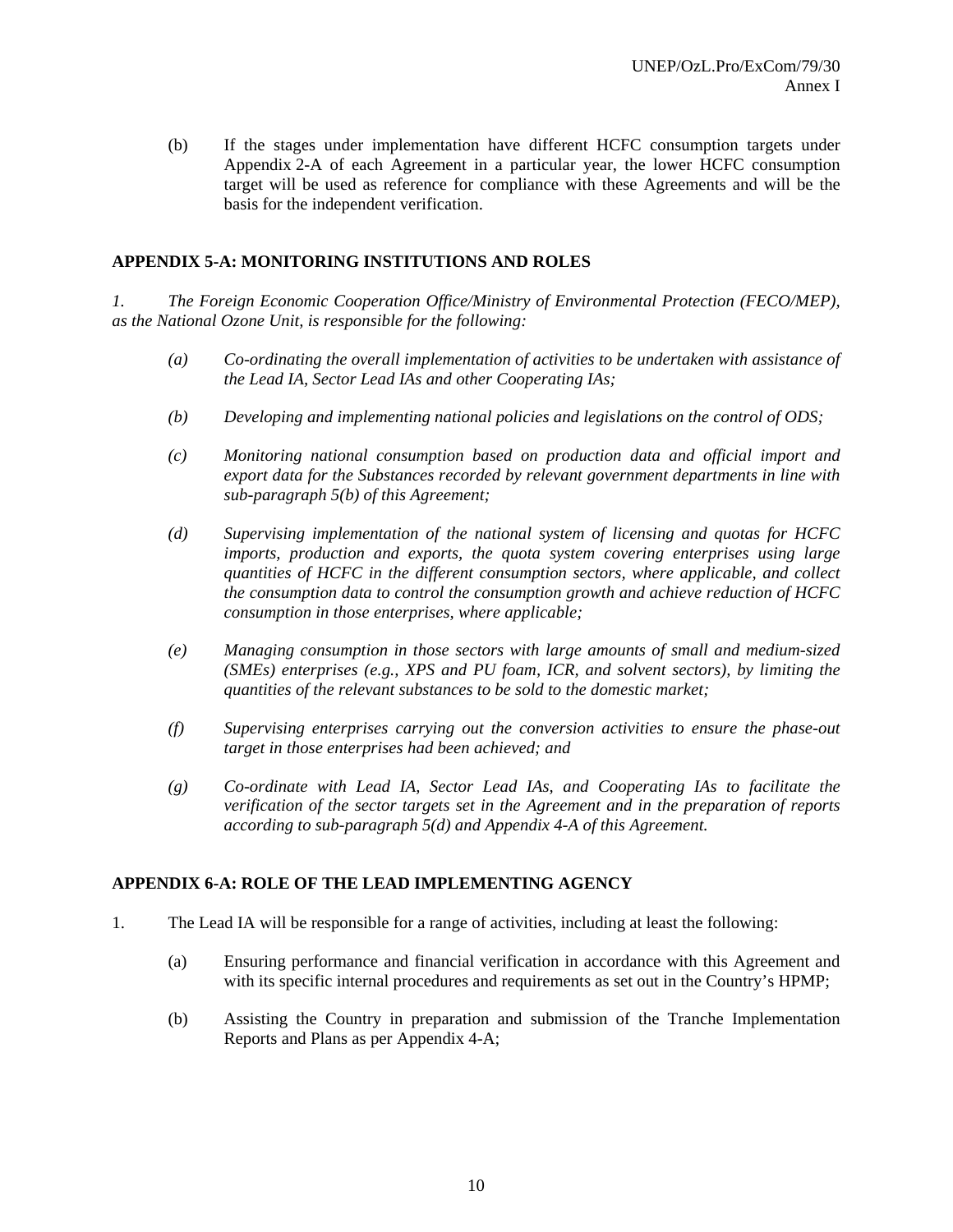- (c) Providing independent verification to the Executive Committee that the Targets have been met and associated tranche activities have been completed as indicated in the Tranche Implementation Plan consistent with Appendix 4-A;
- (d) Fulfilling the reporting requirements for the overall plan as specified in Appendix 4-A for submission to the Executive Committee;
- (e) Ensuring that the experiences and progress is reflected in updates of the overall plan and in future Tranche Implementation Plans consistent with sub-paragraphs  $1(d)$  and  $1(e)$  of Appendix 4-A;
- (f) In the event that the last funding tranche is requested one or more years prior to the last year for which a consumption target had been established, co-ordinate with the responsible *Sector Lead IA* to ensure that annual tranche implementation reports and, where applicable, verification reports on the current stage of the Plan are submitted until all activities foreseen had been completed and HCFC consumption targets had been met;
- **(g) Ensuring that appropriate independent technical experts carry out the technical reviews;**
- **(h) Carrying out the required supervision missions;**
- **(i) Ensuring the presence of an operating mechanism to allow effective, transparent implementation of the Tranche Implementation Plan and accurate data reporting;**
- (j) With the Country, co-ordinating the activities of the *Sector Lead IAs and* Cooperating IAs, and ensuring appropriate sequence of activities;
- (k) In case of reductions in funding for failure to comply in accordance with paragraph 11 of the Agreement, to determine, in consultation with the Country, *the Sector Lead IAs and* the Cooperating IAs, the allocation of the reductions to the different sectors and budget items and to the funding of the Sector Lead IAs and each Cooperating IA;
- (l) Providing assistance with policy, management and technical support when required;
- (m) Reaching consensus with the *Sector Lead IAs and* Cooperating IAs on any planning, co-ordination and reporting arrangements required to facilitate the implementation of the Plan; and
- *(n) Co-ordinating the annual financial audit of the income received from the implementing agencies, the disbursements by FECO/MEP to final beneficiaries, and the interest amount earned by FECO/MEP on the balances held by FECO/MEP.*

2. **After consultation with the Country and taking into account any views expressed, the Lead IA will select and mandate an independent entity to carry out the verification of the HPMP results as per sub-paragraphs 5(c) of the Agreement and sub-paragraph 1(c) of Appendix 4-A. The Lead IA can delegate the task described in this paragraph to the respective Sector Lead IA on the understanding that such delegation will not interfere with the Lead IA's responsibility to carry out the verification of the HPMP results.**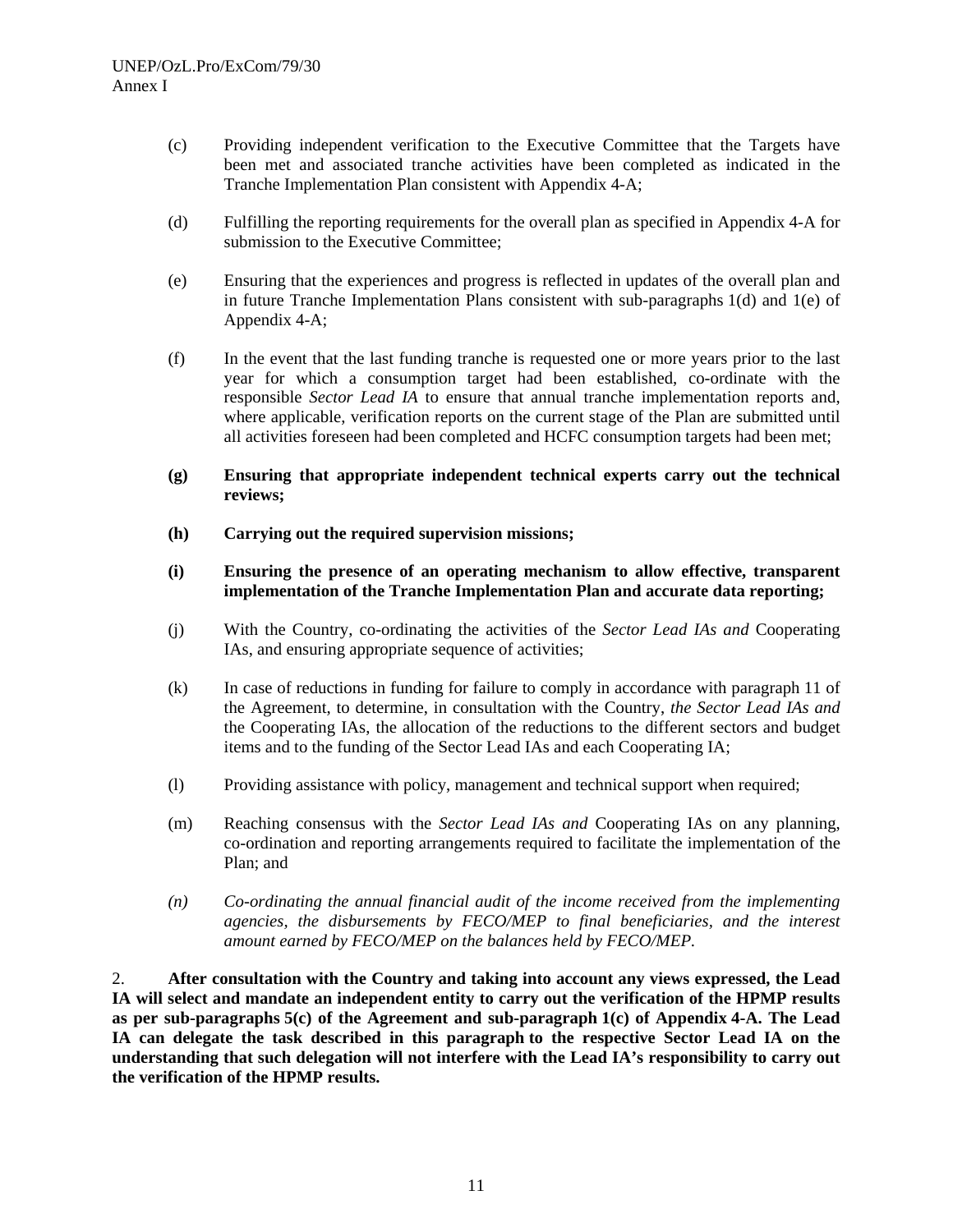# *APPENDIX 6-B: ROLE OF THE SECTOR LEAD IAs*

1. The Sector Lead IAs will be responsible for a range of activities described in their corresponding sector plan, including at least the following:

- **(a) Providing assistance for policy development, planning and management of sector programming as set out in the sector plans, when required;**
- **(b) Ensuring verification of sector performance targets** *in line with paragraph 5(c***) and progress of disbursement in accordance with this Agreement and with its specific internal procedures and requirements as set out in the relevant sectors and assisting the Country in the implementation and assessment of the activities;**
- **(c) Fulfilling the reporting requirements for the** *sector* **Tranche Implementation Reports and Plans as specified in Appendix 4-A for submission to the Executive Committee and, where relevant, including the activities implemented by the Cooperating IAs;**
- **(d) Ensuring that appropriate independent technical experts carry out the technical reviews;**
- **(e) Carrying out required supervision missions;**
- **(f) Ensuring the presence of an operating mechanism to allow effective, transparent implementation of the Tranche Implementation Plan and accurate data reporting;**
- **(g) Ensuring that disbursements made to the Country are based on the use of the indicators;**
- (h) Where relevant, reaching consensus with the Cooperating IAs on any planning, co-ordination and reporting arrangements required to facilitate the implementation of the Plan;
- (i) Timely releasing funds to the Country/participating enterprises for completing the activities related to the sector; and
- (j) Ensuring financial verification of the activities implemented.

# **APPENDIX 6-C: ROLE OF THE WORLD BANK IN THE VERIFICATION OF CONSUMPTION**

**1.** *In addition to its role as the Implementing Agency of the China HCFC Production Phase-out Management Plan,* **after consultation with the Country and taking into account any views expressed, the World Bank will select and mandate an independent entity to carry out the verification of the consumption of the Country as specified in row 1.2 of Appendix 2-A, as per sub-paragraph 5(b) of this Agreement and sub-paragraph 1(b) of Appendix 4-A.**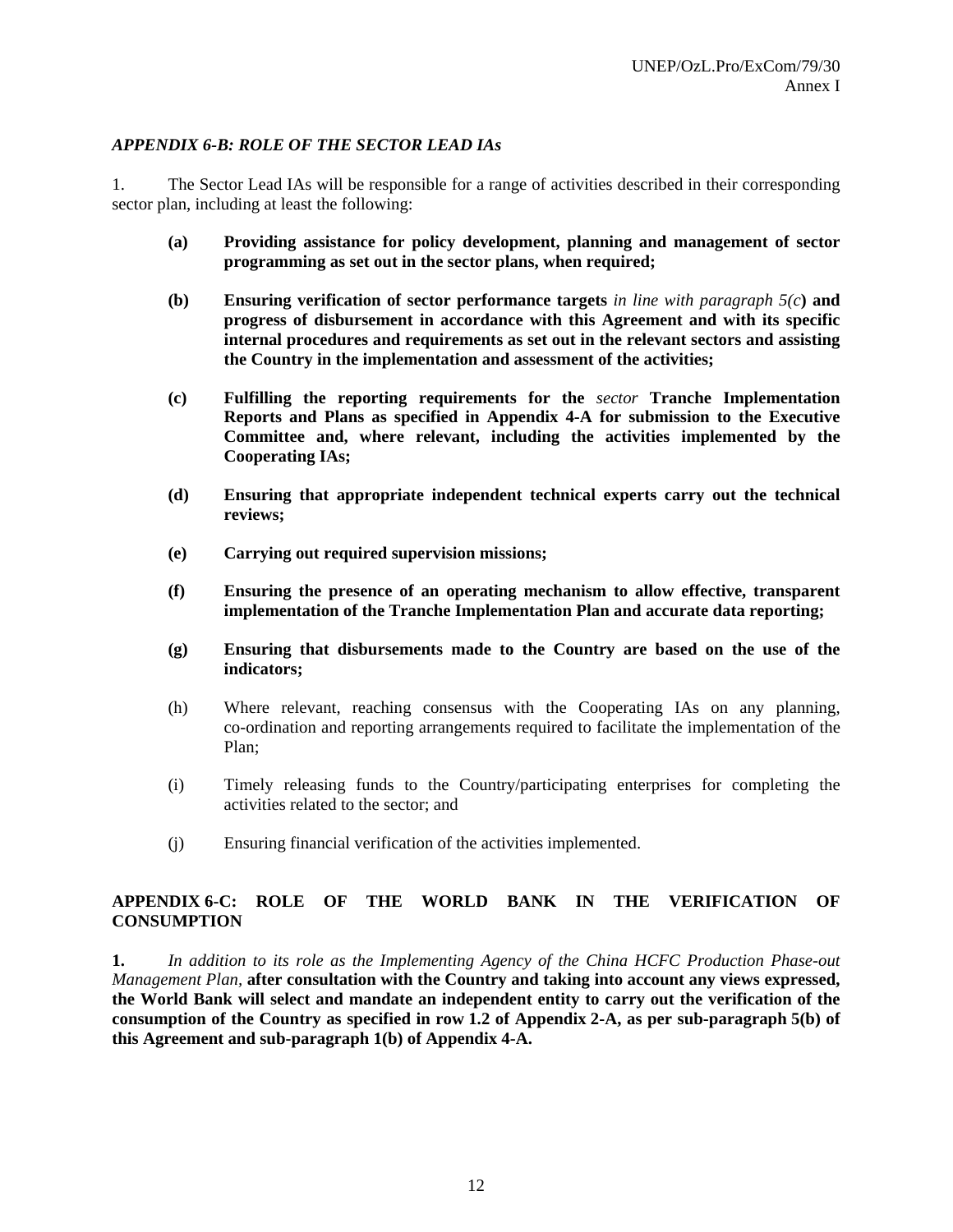# **APPENDIX 6-D: ROLE OF THE COOPERATING IAs**

1. The Cooperating IAs will be responsible for a range of activities described in each sector plan, including at least the following:

- **(a) Providing assistance for policy development, planning and management of the sector programming as set out in the respective sector plan, when required;**
- *(b)* **Assisting the Country in the implementation and assessment of the activities,** *and referring to the Sector Lead IA to ensure a co-ordinated sequence in the activities;*
- **(c) Providing reports to the** *Sector Lead IA* **on these activities as per Appendix 4-A;**
- (d) Reaching consensus with the *Sector Lead IA* on any planning, co-ordination and reporting arrangements required to facilitate the implementation of the Plan; and
- **(e) Ensuring financial verification of the activities implemented.**

# **APPENDIX 7-A: REDUCTIONS IN FUNDING FOR FAILURE TO COMPLY**

1. In accordance with paragraph 11 of the Agreement, the amount of funding provided may be reduced by US \$*115* per ODP kg of consumption beyond the level defined in row 1.2, *[1.3.1, 1.3.2, 1.3.3, 1.3.4, or 1.3.5]* of Appendix 2-A for each year in which the target specified in row 1.2, *[1.3.1, 1.3.2, 1.3.3, 1.3.4, or 1.3.5]* of Appendix 2-A has not been met, on the understanding that the maximum funding reduction would not exceed the funding level of the tranche being requested. Additional measures might be considered in cases where non-compliance extends for two consecutive years.

2. In the event that the penalty needs to be applied for a year in which there are two Agreements in force (two stages of the HPMP being implemented in parallel) with different penalty levels, the application of the penalty will be determined on a case-by-case basis taking into consideration the specific sectors that lead to the non-compliance. If it is not possible to determine a sector, or both stages are addressing the same sector, the penalty level to be applied would be the largest.

# **APPENDIX 8-A: SECTOR SPECIFIC ARRANGEMENTS**

- *1. During stage II of the HPMP for the RAC sector, the Country agrees to convert at least:* 
	- *(a) Twenty manufacturing lines for the production of RAC equipment to HC-290;*
	- *(b) Three compressor manufacturing lines to HC-290;*
	- *(c) Three residential HPWH manufacturing lines to HC-290; and*
	- *(d) Two residential HPWH manufacturing lines to R-744;*
- *2. During stage II of the HPMP for the ICR sector, the Country agrees:* 
	- *(a) That a maximum quantity of 3,150 metric tonnes (mt) in the unitary air-conditioning (UAC) sub-sector could be converted to HFC-32;*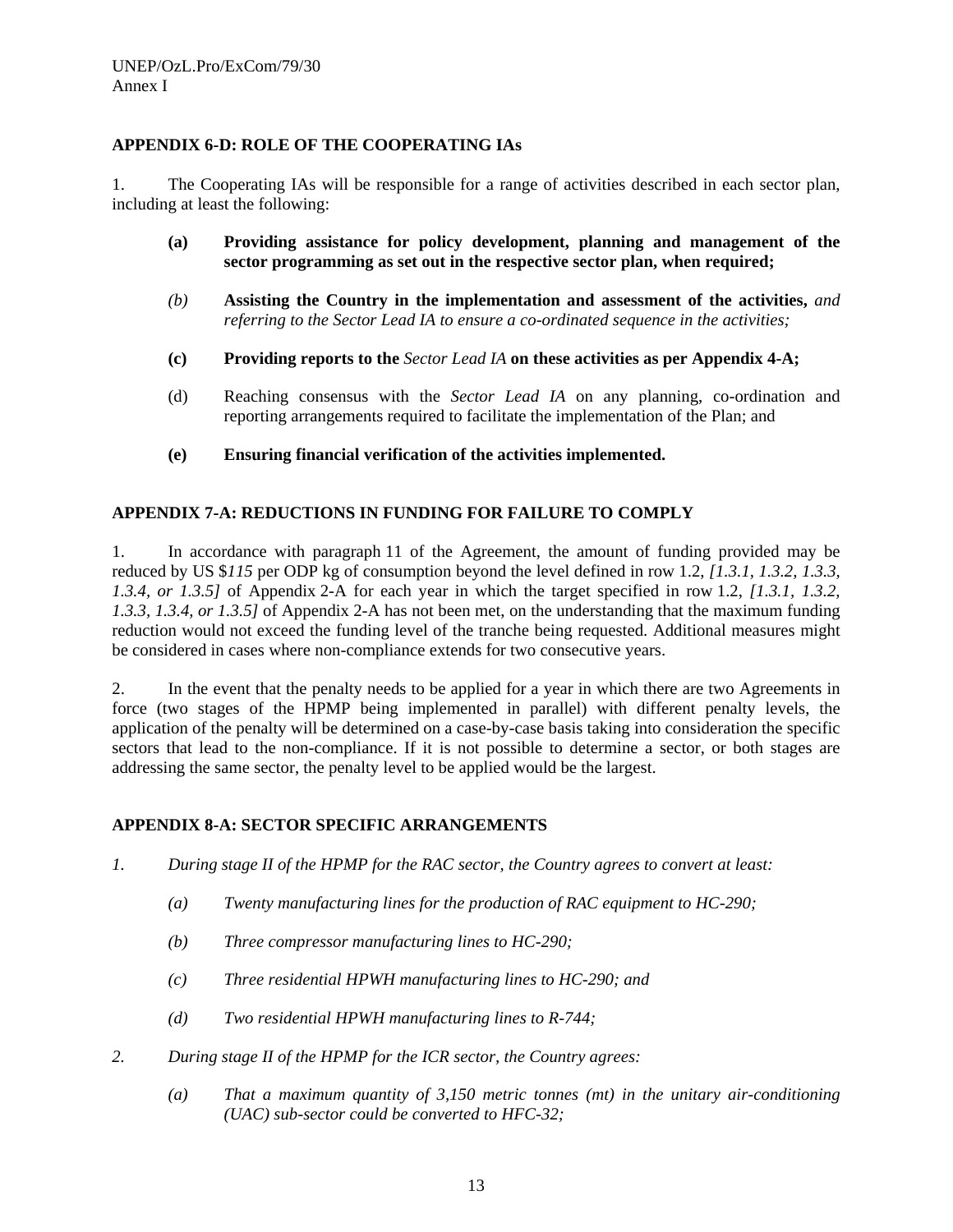- *(b) That the Country would have flexibility in the UAC sub-sector to convert to alternatives with a lower GWP than HFC-32 as long as the cost and tonnage to be phased out remained the same;*
- *(c) That the Country would have flexibility to convert industrial and commercial HPWH lines to HFC-32 on the understanding that UAC and industrial and commercial HPWH conversions to HFC-32 combined would not exceed 3,150 mt;*
- *(d) That at least 20 per cent of the total phase-out of HCFC-22 in the ICR sector would be from the conversion of SMEs (i.e. those consuming 50 mt or less); and*
- *(e) That, in sectors other than the UAC sub-sector, the Country would have flexibility to select from among the six low-GWP technologies identified in Table 8 of the ICR sector of document UNEP/OzL.Pro/ExCom/76/25, excluding HFC-32, and would make best efforts to ensure that the tonnage remained within 30 per cent of the amount specified for each technology in that table, at no additional cost to the Multilateral Fund, and that any deviation from that range would be reported to the Executive Committee for its consideration.*